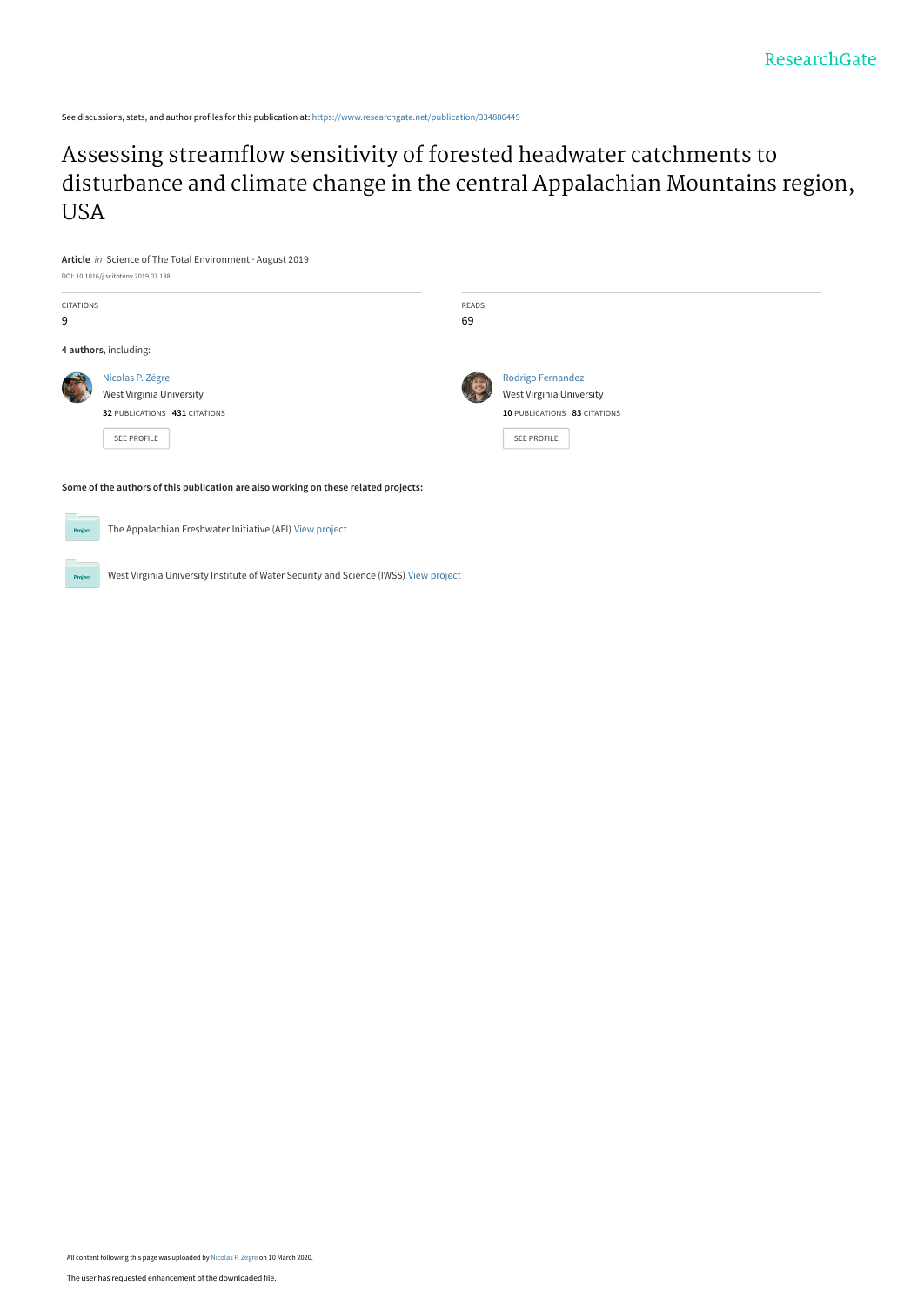Contents lists available at [ScienceDirect](http://www.ScienceDirect.com/)

# Science of the Total Environment

journal homepage: [www.elsevier.com/locate/scitotenv](http://www.elsevier.com/locate/scitotenv)

# Assessing streamflow sensitivity of forested headwater catchments to disturbance and climate change in the central Appalachian Mountains region, USA



# D[a](#page-1-0)vid Young<sup>a,1</sup>, Nicolas Zégre<sup>a,</sup>[\\*,](#page-1-2) Pamela Edwards<sup>b</sup>, Rodrigo Fernandez<sup>a</sup>

<span id="page-1-3"></span><span id="page-1-0"></span><sup>a</sup>*School of Forestry and Natural Resources, West Virginia University, 322 Percival Hall, Morgantown, WV 26506, USA* <sup>b</sup>*US Forest Service, Northern Research Station, PO Box 404, Parsons, WV 26287, USA*

# HIGHLIGHTS

# GRAPHICAL ABSTRACT

- Forest disturbance important for setting streamflow sensitivity to climate change
- Sensitivity to climate change greater in disturbed than undisturbed catchments
- Disturbance masked or amplified climate change depending on magnitude and frequency



# ARTICLE INFO

*Article history:* Received 8 April 2019 Received in revised form 10 July 2019 Accepted 12 July 2019 Available online 2 August 2019

Editor: Ashantha Goonetilleke

*Keywords:* Headwater catchments Streamflow sensitivity Climate change Disturbance Budyko decomposition Appalachian Mountains

# ABSTRACT

Forest headwater catchments are critical sources of water, but climate change and disturbance may threaten their ability to produce reliable and abundant water supplies. Quantifying how climate change and forest disturbances individually and interactively alter streamflow provides important insights into the stability and availability of water derived from headwater catchments that are particularly sensitive to change. We used long-term water balance data, forest inventory measurements, and a multiple-methods approach using Budyko decomposition and paired catchment models to assess how climate change and forest disturbances interact to alter streamflow in five headwater catchments located along a disturbance gradient in the Appalachian Mountains, USA. We found that disturbance was the dominant driver of streamflow changes; disturbed catchments were more sensitive to climate change than the undisturbed catchment; and disturbance was an important factor for a catchment's sensitivity to climate change, principally through changes in species composition and xylem anatomy. Streamflow sensitivity to climate change increased with increasing proportion of diffuse porous species, suggesting that not all disturbances are equal when it comes to streamflow sensitivity to climate change. Climate change effects were masked by disturbance in catchments with high magnitude/low frequency disturbances and amplified in a catchment with low magnitude/high

Corresponding author.

<span id="page-1-1"></span><sup>1</sup> Hydrologist (retired).

<span id="page-1-2"></span>*E-mail address:* [nicolas.zegre@mail.wvu.edu](mailto:nicolas.zegre@mail.wvu.edu) (N. Zégre).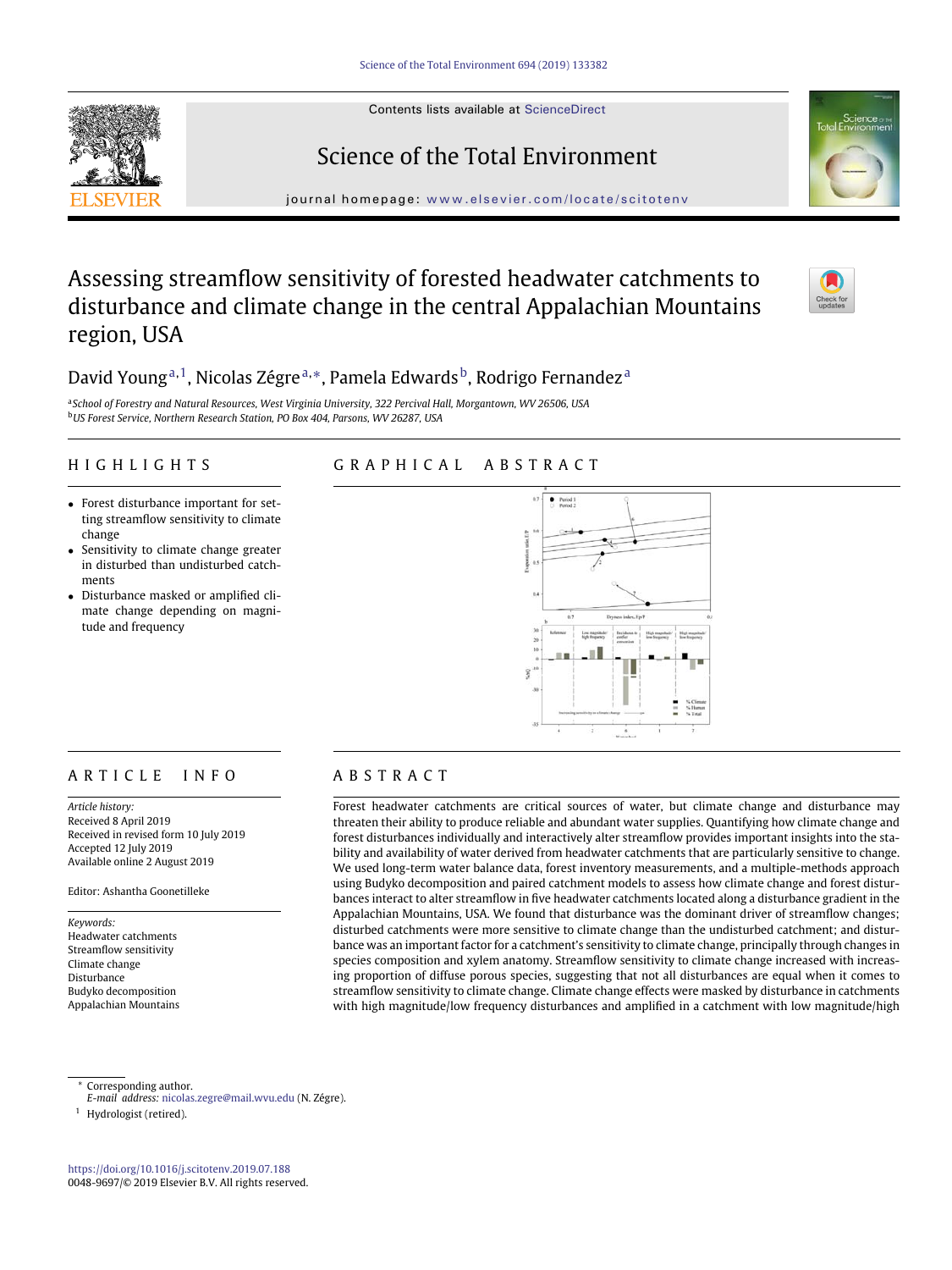frequency disturbance. Furthermore, critical assumptions of Budyko decomposition were assessed to evaluate the efficacy of applying decomposition to the headwater scale. Our study demonstrates the efficacy and usefulness of applying decomposition to scales potentially useful to resource managers and decision makers. Our study contributes to a more thorough understanding about the impacts of climate change on disturbed headwater catchments that will help managers to better prepare for and adapt to future changes. © 2019 Elsevier B.V. All rights reserved.

## **1. Introduction**

Forest headwater catchments play a vital role in provisioning fresh water services to ecosystems and downstream communities (Lowe and Likens, 2005; Caldwell et al., 2016; Duan et al., 2018). Worldwide, headwaters provide between 60 and 80% of the world's fresh water resources [\(Payne et al., 2002\)](#page-17-0), with about a third of the world's largest cities receiving a significant proportion of drinking water from forests [\(Dudley and Stolton, 2003\)](#page-16-0). Despite humanity's dependence on forested mountain catchments for fresh water, climate change and human activities threaten water supplies by altering the amount of precipitation (P) that is partitioned in to streamflow (Q) and evapotranspiration (E) (Caldwell et al., 2016). Understanding how climate change and human activities alter streamflow  $(\Delta Q)$  from forested headwater catchments is critical for developing policies and practices that ensure future water resources reliability and security from these sources.

Streamflow from forest headwater catchments is sensitive to disturbance and climate change due to the small contributing areas and shallow soils of these catchments [\(Campbell et al., 2011\)](#page-15-0) and the dominant role that trees play in partitioning precipitation (P) into evapotranspiration (E) and streamflow (Q) (Rodriguez-Iturbe and Porporato, 2004). Forest harvesting generally increases Q over the short-term by decreasing canopy interception and E (Bosch and Hewlett, 1982; Hornbeck et al., 1[993; Campbell and](#page-15-1) Doeg, 1989; Stednick, 1996; Brown et al., 2005). As forests regrow, Q can return to similar pre-disturbance levels. However, because canopy interception and tree water use differs widely among species (e.g., [Wullschleger et al., 2001; Oren and Pataki 2001; Ford et al., 2011a,b\)](#page-17-1), changes in post-disturbance forest composition can alter Q over the long-term [\(Jones et al., 2012\)](#page-16-1). The effects of climate change on Q largely depends on how changes in atmospheric conditions alter the amount, timing, and distribution of P. Q increases in recent decades throughout the United States (Lins and Slack, 1999; McCabe and Wolock, 2002) have been linked to increases in P (Karl and Knight, 1998; Krakauer and Fung, 2008; Renner and Bernhofer, 2012) that are theoretically consistent with water cycle intensification due to climate warming [\(Trenberth, 1999; Huntington, 2006\)](#page-17-2). A warming climate also provides more energy for E, potentially decreasing Q. Alternatively, elevated atmospheric  $CO<sub>2</sub>$  can decrease leaf stomatal conductance and transpiration (Ehleringer and Cerling, 1995; Beerling, 1997; Prentice and Harrison, 2009), potentially increasing Q [\(Ainsworth and Rogers, 2007; Betts et al., 2007; Warren et al., 2011\)](#page-15-2). How climate change and forest disturbance interact and influence  $\Delta Q$  is poorly understood. Quantifying this interaction could provide important insights into the stability of Q derived from forested headwater catchments that will be useful for developing practices for ecosystem management under expected future changes (Ford et al., 2011b; Vose et al., 2012) and for decreasing model uncertainty in current predictive hydrologic models (Burt et al., 2015; Kelly et al., 2016).

Causes of hydrological change are commonly separated into climatic drivers, largely described by changes in P and potential evapotranspiration (Ep), and non-climatic drivers, such as human activities [\(Zhang and Schilling, 2006; Wang and Cai, 2010\)](#page-17-3); vegetation response to past disturbances [\(Jones, 2011\)](#page-16-2); water diversion and the construction of reservoirs [\(Döll et al., 2009\)](#page-16-3), and side effects of CO<sub>2</sub> fertilization [\(Roderick et al., 2015\)](#page-17-4). Approaches for quantitatively separating the impacts of climate  $(\Delta Q_C)$  and non-climate factors (e.g. human activities,  $\Delta Q_H$ ) on streamflow generally fall into three categories: empirical statistics, hydrologic modeling, and elasticity-based methods that include the Budyko framework (Wang, 2014; Wu et al., 2017). Empirical statistics are used to establish a relationship between Q and climate variable(s) of interest (e.g. P, Ep), requiring long-term hydrometeorological data that may or may not include a period of negligible human activity [\(Wang, 2014\)](#page-17-5). These methods can include time-trend analyses (Zhao et al., 2010; Zhang et al., 2011; Zhao et al., 2014), the double-mass curve method (Gao et al., 2016), and regression-based approaches (Schade and Shuster, 2005; Zhao et al., 2010,2014; Kelly et al., 2016), including the paired catchment approach (Bosch and Hewlett, 1982; Stednick, 1996; Box and Jenkins, 1976). Hydrological modeling uses mathematical models to quantitatively predict  $\Delta$ O induced by changes in climate and/or human activity (e.g. [Ma et al., 2010; Li et al., 2014; Kim et al., 2014\)](#page-16-4). Climate elasticity methods evaluate the effects of climate change on Q by estimating the elasticities of macro-climate processes represented nominally by P and Ep (Schaake, 1990; Dooge, 1992; Wu et al., 2017). Hence, the Budyko framework [\(Budyko, 1974\)](#page-15-3) is frequently used to study climate elasticity of streamflow in larger catchments (*>*10<sup>2</sup> km2) (e.g., Donohue et al., 2007, 2011; Wang and Hejazi 2011; Patterson et al., 2013).

Increasingly, however, Budyko-based elasticity approaches are being applied to smaller spatial scales to assess water balance sensitivity to changes (e.g., Jones et al., 2012; Tetzlaff et al., 2013; Creed et al., 2014), but its efficacy at finer spatial scales largely remains untested. Complicating understanding of the effects of climate change on streamflow is that past and present human activities can mask or amplify  $\Delta Q$  attributed to climate change (Patterson et al., 2013;Jones et al., 2012). Furthermore, most attribution studies have focused on larger spatial scales (*>*10<sup>2</sup> km2) (Patterson et al., 2013; Wang and Hejazi, 2011) or on undisturbed, headwater-scale reference catchments [\(Creed et al., 2014; Patterson et al., 2013\)](#page-15-4), often using just one method. A multiple-method approach can reduce uncertainty and increase confidence in attributing impacts of climate change and human activities on  $\Delta Q$  [\(Wu et al., 2017\)](#page-17-6).

An in-depth understanding of all of the natural and anthropogenic factors that influence partitioning P into E and Q is required to understand the individual and interactive effects of climate change and human activities on Q (Chawla and Mujumdar, 2015; Wu et al., 2017). Expanding our understanding of how climate change interacts with different types of forest management practices is critical for developing sound policies that balance the needs of society for water, timber, and other forest ecosystem services.

In this study, we used two approaches to quantify of the effects of climate change and forest disturbances on long-term hydrology for five experimental headwater catchment: Budyko decomposition [\(Wang and Hejazi, 2011\)](#page-17-7) and the paired catchment approach [\(Hewlett, 1971; Bosch and Hewlett, 1982\)](#page-16-5). The catchments are part of the Fernow Experimental Forest, one experimental forest of numerous long-term studies in the USA established by the USDA Forest Service to study the effects of forest management on hydrology (water quantity and water quality), ecology, and timber (Ice and Stednick, 2004a,b). Here we leverage the power of long-term hydrology and climate records from the Fernow to (1) quantify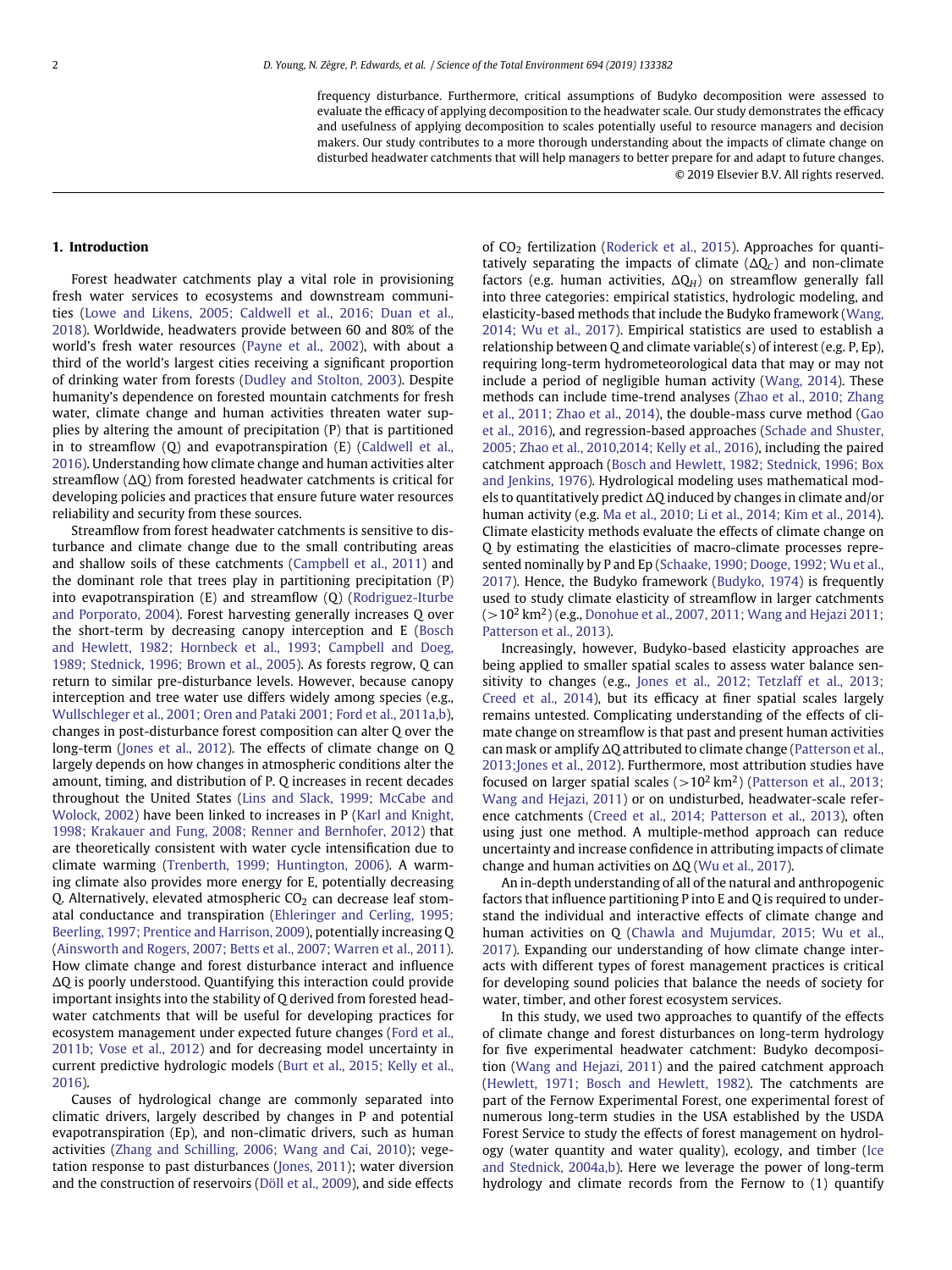trends in climate and water balance components over a sixty-year period; (2) quantify individual and interactive effects of human activities and climate change on Q across a gradient of disturbances; (3) and evaluate the efficacy of applying Budyko decomposition to the headwater-scale.

# **2. Materials and methods**

# *2.1. Study area*

The USDA Forest Service Fernow Experimental Forest (39◦03 N, 79<sup>°</sup>67′ W) is located in the highlands region of the central Appalachian Mountains in north central West Virginia [\(Fig. 1\)](#page-3-0). This region of the mid-Atlantic USA is headwaters to both the Potomac River which drains east to Washington, D.C. and the Chesapeake Bay, and the Ohio River, which drains west to the Gulf of Mexico and is the largest tributary of the Mississippi River [\(Brooks et al., 2018\)](#page-15-5). Runoff generated from this relatively small (62,038 km<sup>2</sup>), heavily forested, and sparsely-populated (approximately 1.8 million people) state provides precipitation-driven Q directly to ∼9 million people, or about 3% of the US population [\(Bureau, 2009\)](#page-15-6).

The long-term historical climate of the Fernow is cool, humid, and continental. Historical twentieth century annual air temperature averages 9.3 ◦C while monthly temperatures range from −2.8 ◦C in January to 20.4 ◦C in July [\(Adams et al., 2012\)](#page-15-7). Precipitation is relatively evenly distributed throughout the year, averaging 1450 mm, but is highly variable in late summer and early fall due to tropical storms [\(Smith et al., 2011\)](#page-17-8). Elevation, topography, and prevailing winds, combined with air masses that originate in the north polar continental or south Gulf maritime regions, produce frequent storm events and variable temperatures (Weedfall and Dickerson, 1965). In the winter, frontal storm systems bring cold temperatures and frequent rain and snowfall that result in limited and transient snowpacks. Summers are warm and humid, dominated by local and regional convective storms. Forests are mixed deciduous hardwoods dominated by northern red oak (*Quercus rubra*), sugar maple (*Acer saccharum*), black cherry (*Prunus serotina*), yellowpoplar (*Liriodendron tulipifera*), white oak (*Q. alba*), chestnut oak



<span id="page-3-0"></span>**Fig. 1.** Site map of the Fernow Experimental Forest (39°03′N, 79°67′W), located near Parsons, WV USA. Shown are stream gauges and climate stations of experimental catchments (watersheds 1, 2, 6, 7) and the reference catchment (watershed 4) examined in this study.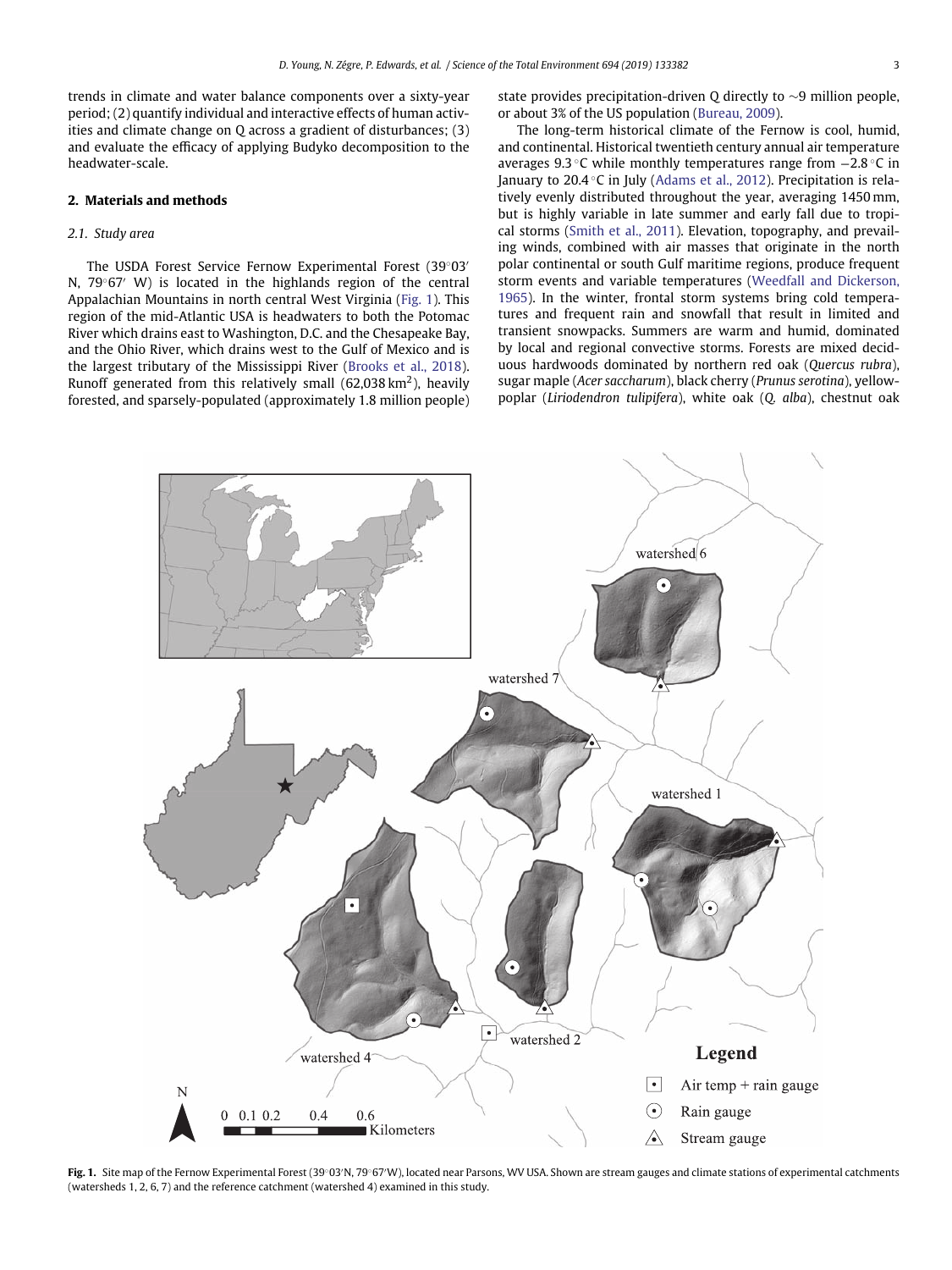(*Q. prinus*), and red maple (*A. rubrum*) and other mixed hardwood and herbaceous species [\(Schuler, 2004;Adams et al., 2012\)](#page-17-9).

Hillslopes at the Fernow are steep (mean slope  $= 16\%$ ); elevations range between 706 m and 843 m; and soils are shallow (*<*1 m) and well-drained [\(Adams et al., 2012\)](#page-15-7). Streamflow is dominated by base flow, and storm flow is flashy, rapidly responding to P (Adams et al., 2012). The water year (WY) at the Fernow is considered to extend from May 1 to April 30 due to consistent and dependable soil saturation in the spring; the growing season extends from May through October [\(Kochenderfer et al., 1990; Adams et al., 2012\)](#page-16-6).

#### *2.2. Disturbance history*

Forests at the Fernow are representative of the highly dynamic eastern US deciduous forests that have long legacies of disturbances over the last 200 years. These include forest harvesting, agriculture, natural gas development, and insect defoliation, to name a few. The Elklick Run watershed is the dominant watershed of the Fernow and was initially harvested in 1903 and 1911 during railroad logging era [\(Trimble, 1977\)](#page-17-10). Forest fires have largely been absent from the forest over the last century and much of the watershed was not farmed [\(Adams and Kochenderfer, 2014\)](#page-15-8). In the 1930s, chestnut blight (*Cryphonectria parasitica*) reduced the standing volume of timber by 25% [\(Weitzman, 1949\)](#page-17-11). When the paired catchment studies at the Fernow were initiated in the 1950s, catchments were occupied by an even-aged, 35- to 45-year old mixed mesophytic forests, dominated by oak and maple species [\(Schuler, 2004\)](#page-17-9).

Following pre-disturbance calibration periods, experimental headwater catchments were harvested using different forest practices to study the effects of contemporary forest management practices on water quantity and water quality [\(Table 1\)](#page-5-0). Watershed 4 was not treated and was retained as a long-term reference catchment. This study focused on four of the treated catchments, watersheds 1, 2, 6, and 7 and the reference catchment, watershed 4 [\(Fig. 1\)](#page-3-0). Catchments were selected based the gradient of disturbance and overlap and completeness of their hydro-climatic records (55–60 years).

Treatments in watershed 1 removed all trees greater than 15.2 cm in diameter at breast height (dbh, measured at 1.37-m off the ground) using clear-cut harvest techniques with no soil or water protection measures. Following disturbance, the forest was left to regenerate naturally. In watershed 2, repeated diameter-limit harvest of all trees *>* 43.2 cm were used periodically (∼10-year recurrence), collectively disturbing about 30% of the catchment area over the entire study period. Beginning in the 1960s, half of watersheds 6 and 7 were clear-cut and treated with herbicides to inhibit natural growth [\(Patric and Reinhart, 1971\)](#page-16-7). A few years later, a second clear-cut entry removed the remaining half of each catchment and herbicides were applied across entire catchments for another two years. Watershed 6 was replanted with Norway spruce (*Picea abies*) that remains as the dominant land cover today, whereas watershed 7 was left to recover naturally to mixed hardwoods.

#### *2.3. Data collection*

Precipitation has been measured in watersheds 1, 2, and 4 since 1951 and in watersheds 6 and 7 since 1956 using a network of continuous weighing and standard rain gauges and two climate stations [\(Fig. 1\)](#page-3-0) [\(Edwards and Wood, 2011a,b\)](#page-16-8). Precipitation is spatially weighted across catchments using the Thiessen polygon approach [\(Edwards and Wood, 2012\)](#page-16-9). Air temperature has been measured at two climate stations, one located at the top of watershed 4 and the other located southwest of watershed 2 [\(Fig. 1\)](#page-3-0). The daily air temperature data set contained gaps between 1989 and 2010. When three or fewer successive values were missing, data were reconstructed using a cubic spline interpolation method [\(Fritsch and Carlson, 1980\)](#page-16-10). When greater than three successive observations were missing, air temperature was reconstructed using linear regression between air temperature measured at the nearby (*<*2 km) NOAA Parsons 1 NE climate station (GHCND: US00466867) using a moving 20-day window before and after missing observations [\(Stoy et al., 2006\)](#page-17-12).

Potential evapotranspiration was estimated using a temperaturebased version of the Priestly-Taylor model that is part of the Eco-Hydrology package in R [\(R Core Team, 2013\)](#page-17-13). In place of radiation data, this version uses temperature-based radiation approximations using daily minimum and maximum air temperature, latitude, and day of year. This model was chosen for its simple data requirements and strong performance for estimating Ep in humid environments compared to using measured radiation [\(Archibald and Walter, 2014\)](#page-15-9). Long-term annual E for each catchment was estimated using the annual water balance,  $E = P - Q$ , assuming no change in storage (soil water, groundwater) for the Fernow water year (WY, May 1 to April 30).

Streamflow has been recorded at the outlet of each catchment continuously, starting as early as 1951 using a stage recorder and 120 $\circ$  V notch weir, and is expressed on a per unit area basis (mm d<sup>-1</sup>) [\(Edwards and Wood, 2011c\)](#page-16-11). Watershed 2 has a nearly decadelong gap in daily streamflow data that was reconstructed using the HBV-light hydrologic model [\(Seibert and Vis, 2012\)](#page-17-14) using daily precipitation and potential evapotranspiration estimated using the Priestly-Taylor model. The period of missing streamflow (01 April 1979 to 04 May 1988) started three months after the January 1978 harvest that removed trees from 4.7 ha using a 43.2-cm diameter limit cut and ended as the May–July 1988 harvest started. To replicate similar land cover conditions that included the disturbance effects, the model calibration period was set using the period between harvests from 01 January 1989 to 31 December 1996. The model was calibrated using a Monte Carlo optimization approach based on 100,000 simulations. The final model was selected based on t[he](#page-16-12) [highest](#page-16-12) [Nash](#page-16-12) [Sutcliffe](#page-16-12) [efficiency](#page-16-12) [\(NSE\)](#page-16-12) [\(](#page-16-12)Nash and Sutcliffe, 1970) which was 0.69. NSE values between 0.6 and 0.7 are typical of hydrological modeling studies in the Appalachian Mountains region of the US due to the complex topography and atmospheric forcing (e.g., (Ferrari et al., 2009,Merriam et al., 2017; Robison and Scanlon, 2018,Tao and Barros, 2018). NSE values between 0.5 and 0.7 are often considered satisfactory for model performance evaluation, while above 0.7 are considered good, particularly in studies where rainfall-runoff modeling is not the main focus (Moriasi et al., 2007; Gassman et al., 2007), such as this one.

Minimum, maximum, and mean air temperature, E, Ep, and Q data were aggregated from daily values to the annual time step using the R package HydroTSM [\(R Core Team, 2013\)](#page-17-13). Trend analyses was performed on all climate and water balance components using the non-parametric Mann-Kendall statistical test using the R package ' trend' [\(R Core Team, 2013\)](#page-17-13). The Mann-Kendall test requires serial independence [\(Helsel and Hirsch, 1992\)](#page-16-13) that was tested for using the Ljung-Box test [\(Ljung and Box, 1978\)](#page-16-14) and partial auto correlation function plots [\(R Core Team, 2013\)](#page-17-13). Serial correlation was not detected in any of the annual time series. The slope of each trend was calculated as the median of all possible pair-wise slopes (Sen, 1968; Helsel and Hirsch, 1992). Significance was assessed at  $\alpha = 0.10$ level.

Forest stand structure data was extracted from publicly available datasets provided by the USDA Forest Service Northern Research Station. Stand structure was inventoried using standard forest inventory techniques by either conducting a 100% inventory of all trees greater than 12.7 cm dbh or by extrapolating stand data from growth plot measurements (Schuler, 2004; Schuler and McGill, 2007; Schuler et al., 2016). For the 100% inventory, each tree was tallied by species and 2.54-cm diameter class. To determine stand structure from growth plot data, each tree on every plot was assigned to a 5.08 cm diameter class based on the method described above and tallied by species. An area factor was calculated from the total area in all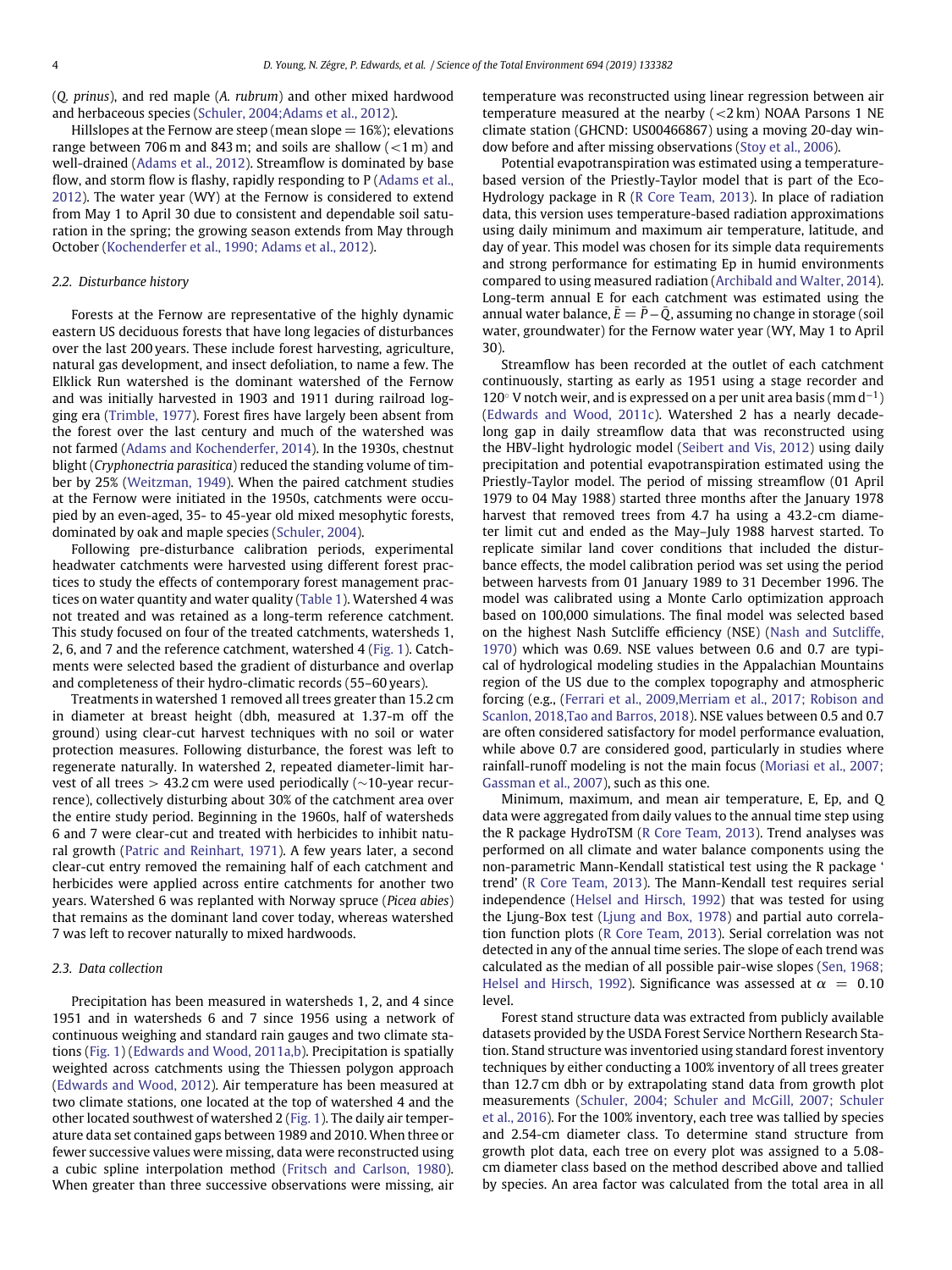#### **Table 1**

Characteristics of five experimental headwater catchments located at the Fernow Experimental Forest near Parsons, West Virginia, USA. Table includes forest harvesting treatment descriptions and calibration models used in t catchment study analysis.  $\overline{a}$ 

| Watershed | Year of first<br>complete flow<br>record | Size | Mean<br>elevation | Mean<br>slope | Aspect     | Treatment                                                                                                                                                                                                                                                 | Approx.<br>disturbance<br>recurrenceb | Calibration<br>model <sup>d</sup> | $B0_0$ p-value | $B1_1$ p-value | R2 <sup>2</sup> | Std. error<br>of estimate |
|-----------|------------------------------------------|------|-------------------|---------------|------------|-----------------------------------------------------------------------------------------------------------------------------------------------------------------------------------------------------------------------------------------------------------|---------------------------------------|-----------------------------------|----------------|----------------|-----------------|---------------------------|
|           | <b>WY</b> <sup>a</sup>                   | ha   | m                 | $\%$          |            |                                                                                                                                                                                                                                                           | yrs.                                  |                                   |                |                |                 | mm                        |
|           | 1952                                     | 30.1 | 739               | 22            | <b>NE</b>  | Clearcut to 15.2-cm d.b.h. except culls,<br>no soil or water resource protection (1957–58) 60                                                                                                                                                             |                                       | $QTrt, 1 = -14.9 + 0.95QRef, 1$   | 0.685          | < 0.0001       | 0.99            | 18.2                      |
| 2         | 1952                                     | 15.5 | 773               | 17            | S          | 43.2-cm diameter limit cut (1958)<br>Repeat treatment on 10.8 ha (1972)<br>Repeat treatment on 4.7 ha (1978)<br>Repeat treatment on 10.8 ha (1988)<br>Repeat treatment on 4.7 ha (1997)<br>Repeat treatment on 10.8 ha (2004)                             | 10                                    | $QTrt, 1 = -5.63 + 1.06QRef, 1$   | 0.747          | < 0.00001      | 0.998           | 9.3                       |
|           | 1952                                     | 38.7 | 819               | 13            | <b>ESE</b> | None - Reference                                                                                                                                                                                                                                          | $\Omega$                              |                                   |                |                |                 |                           |
| 6         | 1957                                     | 22.3 | 781               | 13            | S          | Clearcut lower half on 11.2 ha (1964) 28 <sup>c</sup><br>Lower half herbicided (1965-69)<br>Clearcut upper half on 11.1 ha (1967-68)<br>Entire watershed herbicided (1968–69)<br>Planted Norway spruce (1973)<br>Entire watershed herbicided (1975, 1980) |                                       | $QTrt, 1 = -46.1 + 0.87 QRef, 1$  | 0.651          | 0.002          | 0.87            | 24                        |
|           | 1957                                     | 24.2 | 804               | 14            | E          | Clearcut upper half on 12.1 ha (1963-64)<br>Upper half herbicided (1964–69)<br>Clearcut lower half on 12.1 ha (1966-67)<br>Entire watershed herbicided (1967-69)                                                                                          | 28 <sup>c</sup>                       | $QTrt, 1 = 24.8 + 1.19QRef, 1$    | 0.805          | 0.0005         | 0.93            | 23.8                      |

<sup>a</sup> Denotes Fernow Water Year (May 1 to April 30).<br><sup>b</sup> N/n, where N = total number of years; n = number of disturbance events.<br><sup>c</sup> Clear-cut + herbicide treatments were treated as single disturbance event for each entry, g

<span id="page-5-0"></span>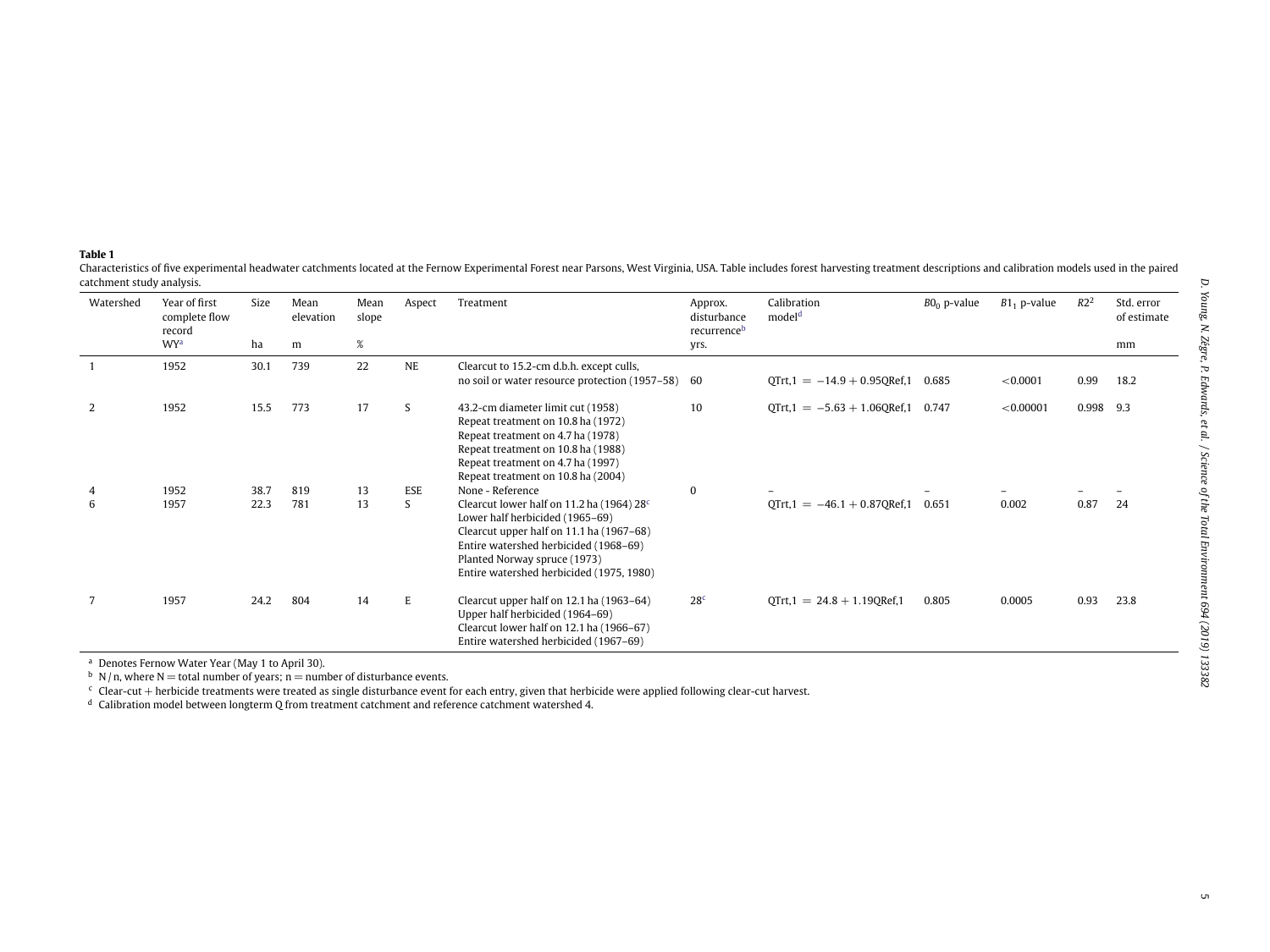growth plots and total watershed area, and was used to extrapolate the tally from the sampled area to the total stand area.

*2.4. Analyses*

# 2.4.1. Budyko decomposition for quantifying ∆Q attributed to forest *harvesting and climate change*

Budyko decomposition is an elasticity-based method (Wang, 2014) based on [Fu'](#page-16-15)s [\(1981\)](#page-16-15) formulation of the Budyko framework [\(Budyko, 1974\)](#page-15-3) that includes the adjustable landscape parameter, *w*, to account for non-climatic factors that influence E such as slope, vegetation, geology, and soils [\(Padrón et al., 2017\)](#page-16-16). The *w*-parameter controls the shape of the curve and is calibrated for each catchment using long-term P and Ep:

<span id="page-6-0"></span>
$$
\frac{E}{P} = 1 + \frac{E_p}{P} - \left[1 + \left(\frac{E_p}{P}\right)^w\right]^{\frac{1}{w}}
$$
\n<sup>(1)</sup>

Budyko decomposition is commonly used to separate the effects of climate change and human activities on  $\Delta$ Q between two time periods [Wang and Hejazi, 2011; Patterson et al., 2013.](#page-17-7) It is predicated on the assumption that climate change will result in movement along the curve (e.g., changes in aridity), while changes in other factors (e.g., human activities) will result in movement away from the curve. The directional change assumption is widely used but unsubstantiated, and therefore assessed in this study.

The contributions of climate change and other factors are not absolute but rather calculated relative to a baseline period (Wu et al., 2017). The two periods can be defined using formal statistical methods such as change point analyses (e.g., Pettitt test), doublemass curve test, and trend analysis (e.g., Mann-Kendall test) or by human designation. In this last case, anthropogenic effects on  $\Delta Q$  are assumed to be weaker in the first period while the second period represents the post-change period where human activities and climate change are assumed to have measurable effects on  $\Delta Q$  (Wang, 2014; Wu et al., 2017). Another approach is to simply split the long-term hydrological time series data into two equal periods (Patterson et al., 2013). Initially change point analyses was used to identify time periods. However, harvesting treatments occurred early in study period [\(Table 1\)](#page-5-0) and hence, baseline periods were short (between 5 and 7 years) relative to post-change periods (greater than fifty years) and too short to capture long-term changes in climate. Since the goal of this research was to study how varying degrees of disturbances affected the sensitivity of Q to climate change, the long-term data record was split into two equal time periods, consisting of either 27 or 30 years, depending on records available in each catchment [\(Table 1\)](#page-5-0).

The first step in Budyko decomposition is to calculate a unique Budyko curve for each catchment. This was accomplished by plotting the coordinate position of the long-term average E/P and Ep/P for the first time period (Period 1,  $\phi_1$ ) and calibrating *w* for each catchment using Eq. [\(1\)](#page-6-0). Second, the coordinate position of the longterm average  $E/P$  and  $Ep/P$  for the second period (Period 2,  $(\phi_2)$  was plotted.

 $\Delta Q$  attributed to climate change ( $\Delta Q_C$ ) and to human activities  $(\Delta Q_H)$ , which in our case were different types of forest harvesting treatments, were calculated as the distance between  $\phi_1$  and  $\phi_2$ . The climate change component of the evaporation ratio,  $\frac{E_2}{P_2}$ , which is the reference point from which the magnitude of climate change and harvesting activities contribute to  $\Delta Q$ , was calculated for the second period using the calibrated *w*-parameter from the first period:

$$
\frac{E_2'}{P_2} = 1 + \frac{E_{p2}}{P_2} - \left[1 + \left(\frac{E_{p2}}{P_2}\right)^w\right]^{\frac{1}{w}}
$$
\n(2)

And finally,  $\Delta Q_H$  and  $\Delta Q_C$  were calculated as

$$
\Delta Q_H = P_2 \left( \frac{E_2}{P_2} - \frac{E_2}{P_2} \right)
$$
 (3)

<span id="page-6-2"></span>and

$$
\Delta Q_C = P_2 \left( 1 - \frac{E_2'}{P_2} \right) - Q_1 \tag{4}
$$

where  $Q_1$  is streamflow from the first period. The relative changes in  $\Delta Q$  attributed to forest harvesting and climate change between the two periods were calculated as

<span id="page-6-1"></span>
$$
\%\Delta Q_H = \frac{\Delta Q_H}{Q_1} \tag{5}
$$

and

$$
\mathscr{L}\Delta Q_{C} = \frac{\Delta Q_{C}}{Q_{1}}\tag{6}
$$

*2.4.2.* The paired catchment approach for quantifying ∆Q attributed to *harvesting and climate change*

<span id="page-6-4"></span><span id="page-6-3"></span>The paired catchment approach (Hewlett, 1971; Bosch and Hewlett, 1982) was first used at Wagon Wheel Gap, Colorado, in 1910 [\(Bates, 1921\)](#page-15-10) and since has become a dominant method for detecting and quantifying the effects of forest management practices on hydrology at the headwater-scale (Bosch and Hewlett, 1982; Campbell and [Doeg, 1989; Stednick, 1](#page-15-1)996; Brown et al., 2005;Zégre et al., 2010). It provides an unparalleled framework for de-convolving the complex relationship between human activities and ecosystem responses to change at small scales (Andréassian, 2004; Moran et al., 2008; Jones et al., 2012). It is based on establishing statistical models of measured Q between two or more catchments during a pre-disturbance calibration period. Following the calibration, disturbance treatments (i.e., harvesting) are applied to one catchment (referred to as the treatment catchment) while the other catchment remains unchanged (reference catchment). A central tenant of the approach is that the relationship between paired catchments is statistically stable over time [\(Zégre et al., 2010\)](#page-17-15). Stationarity is more often assumed [\(Zégre et al., 2010\)](#page-17-15), particularly when the calibration period is short relative to the post-disturbance period. While additional explanatory variables can be included to account for variations overtime (e.g., seasonality, regrowth, forest succession, productivity) (Zégre et al., 2010; Ford et al., 2011b; Vose et al., 2012; Kelly et al., 2016). Notwithstanding, the current study only included annual Q from the reference catchment which is by far the norm in paired catchment literature (e.g., [Dye and Croke, 2003\)](#page-16-17). Furthermore, where common practice is to compare only hydrology from pre-disturbance calibration period to post-disturbance hydrology, here we split the long-term data record in to two periods following the Budyko decomposition approach. Hence, the first period includes hydrology from both undisturbed and disturbed states.

Regression is the standard approach for developing the calibration model and for detecting change following disturbance. Predisturbance calibration models were developed for each catchment using mean annual Q from watershed 4, the reference catchment, and mean annual Q for each treated catchment:

<span id="page-6-5"></span>
$$
Q_{\text{Tr}t,1} = \beta_0 + \beta_1 Q_{\text{Ref},1} \tag{7}
$$

where Q*Ref*,1 and Q*Trt*,1 were measured streamflow from the reference catchment, watershed 4, and each treated catchment during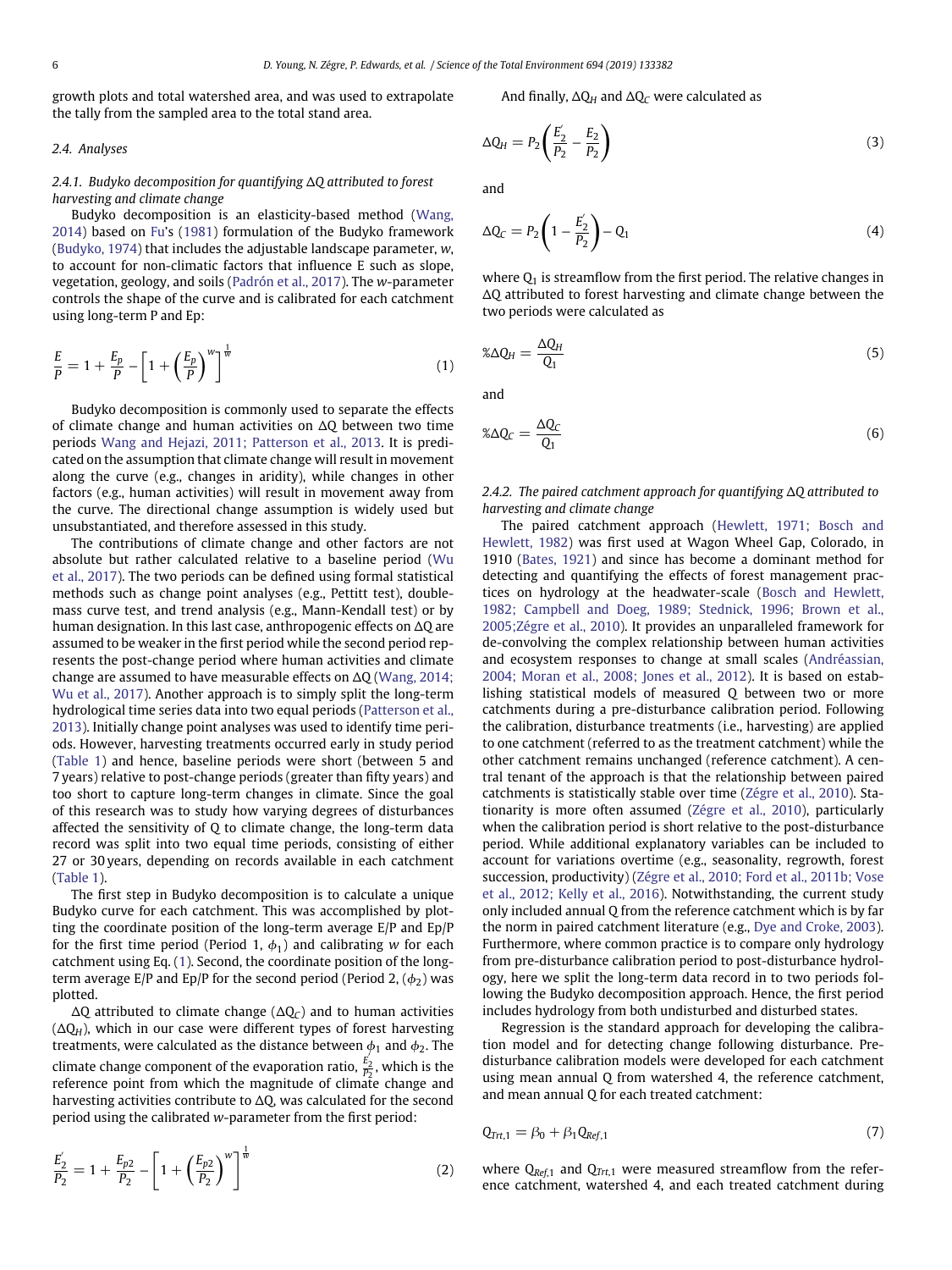the calibration period ( $t = 1$ ) and  $\beta$ 's were the fitted regression coefficients.

Predicted Q, which represents Q in the absence of disturbance  $(\hat{Q})$ during the post-disturbance period  $(t = 2)$ , was predicted using the calibration model:

<span id="page-7-1"></span>
$$
\hat{Q}_{\text{Trt},2} = \beta_0 + \beta_1 Q_{\text{Ref},2} \tag{8}
$$

The effects of forest harvesting on Q were then estimated by calculating the residual differences between observed and reconstructed Q:

$$
\Delta Q_{Veg} = \overline{Q_{Trt,t}} - \overline{\hat{Q}_{Trt,t}} \tag{9}
$$

Forest harvesting effects on Q were considered significant at the  $\alpha$  = 0.05 level when > 5% of the post-disturbance residuals exceeded the 95th percentile prediction limits (Harr et al., 1979; Zégre et al., 2010).

While the effects of climate change on Q ordinarily are not quantified using paired catchment models (e.g., Schade and Shuster, 2005), it can be estimated by calculating the difference between reconstructed streamflow predicted from paired catchment models between the two periods:

<span id="page-7-0"></span>
$$
\Delta Q_{Cpaired} = \hat{Q}_{t2} - \hat{Q}_{t1} \tag{10}
$$

*2.4.3. Evaluating the efficacy of applying Budyko decomposition to the headwater-scale*

To assess the efficacy of applying Budyko decomposition to the headwater-scale, we first compared estimates of  $\Delta Q$  from decomposition to estimates from paired catchment models. Second, we validated the directional change assumption that provides the basis of separating and quantifying the contributions of harvesting and climate change to  $\Delta Q$ . Our validation approach was based on reconstructed E (E*Recon*). In order to represent hydrologic conditions in the absence of disturbance, E*Recon* was calculated using the water balance by subtracting  $\hat{Q}$  calculated from paired catchment models, from P. New baseline Budyko curves were calculated for each catchment using E*Recon* in place of observed E in Eq.[\(1\)](#page-6-0) to determine the coordinate positions of  $\phi$  in the absence of forest harvesting.

Validation of directional assumptions was conducted by plotting the coordinate positions of  $\phi_1$  and  $\phi_2$  that included the effects of disturbance, and  $\phi_{1,recon}$  and  $\phi_{2,recon}$ , which had the effects of disturbance removed.The vertical change assumption for harvesting was validated using the first period. Because  $\phi_{1,recon}$  and  $\phi_1$  shared the same time period and climate (Ep/P), the effects of harvesting can be quantified as the vertical distance between  $\phi_{1,recon}$  and  $\phi_1$  [\(Fig. 2\)](#page-8-0). The horizontal change assumption for climate change was validated by calculating the horizontal distance between  $\phi_{1,recon}$  and $\phi_{2,recon}$ . After removing the effects of harvesting, movement between  $\phi_{1,recon}$  and  $\phi_{2,recon}$  would be expected to be along the curve [\(Fig. 2\)](#page-8-0).

The relative performance of decomposition was conducted by comparing  $\Delta Q$  estimates to paired catchment models for three cases:

- *Case 1. Comparison of*  $\Delta Q_H$  *and*  $\Delta Q_C$  *contributions between two periods based on paired catchment models.*  $\Delta Q$  attributed to both harvesting and climate change between the two periods based on Budyko decomposition was compared to  $\Delta Q_H$  and  $\Delta Q_C$  based on the paired catchment approach.
- *Case 2. Comparison of*  $\Delta Q_H$  *in Period 1.* Because  $\phi_{1,Recon}$  and  $\phi_1$  share a similar time period and climate (Ep/P),  $\Delta Q$  attributed

<span id="page-7-2"></span>to harvesting using Budyko (DQ*H*1(*Budyko*)) was calculated following Eq.[\(5\)](#page-6-1), but using data for only the first period:

$$
\Delta Q_{H_1(Budyko)} = P_1 \left( \frac{E_{Recon,1}}{P_1} - \frac{E_1}{P_1} \right) \tag{11}
$$

<span id="page-7-3"></span>where  $P_1$  is precipitation for Period 1;  $\frac{E_{\text{Recon,1}}}{P_1}$  is the reconstructed evaporation ratio, and  $\frac{E_1}{P_1}$  is the observed evaporation ratio for Period 1 that includes the effects of disturbance. This was compared to  $\Delta Q$  estimated from the paired catchment models ( $\Delta Q_{H_1(paired)}$ ) using observed and reconstructed streamflow for Period 1.

*Case 3. Comparison of*  $\Delta Q_C$  *in Period 2.*  $\Delta Q$  attributed to climate change in the second period was estimated using Budyko (DQ*C*(*Budyko*)) by substituting E*Recon*,1 into Eq.[\(10\)](#page-7-0) to remove the effects of disturbance, and solving Eqs.[\(8\)](#page-7-1) and[\(10\)](#page-7-0). This was compared to  $\Delta Q_{C(paired)})$  estimated from the paired catchment models  $(Eq.(4))$  $(Eq.(4))$  $(Eq.(4))$  using reconstructed Q for Period 1 and Period 2.

#### **3. Results**

### *3.1. Changes in forest species composition*

Thirty-seven species of mostly hardwood species of trees were identified during stand inventories conducted between 1957 and 2009 (Supplementary Table 1). Oak species dominated basal area in all of the catchments during initial inventories conducted between 1957 and 1963 [\(Fig. 3\)](#page-9-0). During the most recent inventories, sugar maple, yellow-poplar, and red maple increased in basal area in watershed 1; red maple increased in watershed 2; oaks, black cherry, and sugar maple increased in watershed 4; Norway spruce increased in watershed 6; and yellow-poplar, black cherry, and sweet birch increased in watershed 7. Disturbed catchments that remained as mixed hardwoods (watersheds 1, 2, and 7) were dominated in the most recent inventories by species with diffuse-porous xylem anatomy, accounting for 56 to 95% of relative basal areas [\(Fig. 3\)](#page-9-0). Species with ring-porous xylem anatomy dominated the reference catchment, accounting for 51% of basal area in the most recent inventory. With the conversion of watershed 6 to Norway spruce following clearcutting and herbicide application to suppress competition from native hardwoods, tracheid xylem anatomy accounted for 100% of catchment basal area. Species with semi-ring porous xylem anatomy decreased across all catchments [\(Fig. 3\)](#page-9-0).

# *3.2. Changes in long-term climate and water balance components*

Relative changes in water balance components between the two periods varied across catchments [\(Table 2\)](#page-10-0).  $\Delta P$  ranged from 0.2 to 4 %;  $\Delta$ O ranged from −29 to 12 %; and  $\Delta$ E ranged from −7 to 26 %. Trend analysis conducted on the long-term annual time series (Supplementary Figures 1 and 2) indicated that the climate at the Fernow Experiential Forest has changed significantly over the sixty year study period (Supplementary Figs. 1 and 2). Average annual air temperature increased significantly (p-value  $= 0.04$ ) by 0.01 °C yr<sup>−1</sup> or by 0.6 °C over the study period. Minimum annual air temperature increased significantly (p-value =  $0.07$ ) by  $0.02 \degree$ C yr<sup>-1</sup>. Changes in maximum annual air temperature were not significant  $(p-value = 0.7)$ . Despite what appeared to be increasing trends in mean annual precipitation in all the catchments except for watershed 4, trends were not significant (p-value  $= 0.24$  –0.99). Trends in E were significant at  $\alpha = 0.05$  for watersheds 2 (p-value < 0.001), 6 (p-value < 0.0001), and 7 (p-value < 0.001) and at  $\alpha = 0.10$ for watersheds 1 (p-value  $= 0.07$ ) and 4 (p-value  $= 0.08$ ). Trends in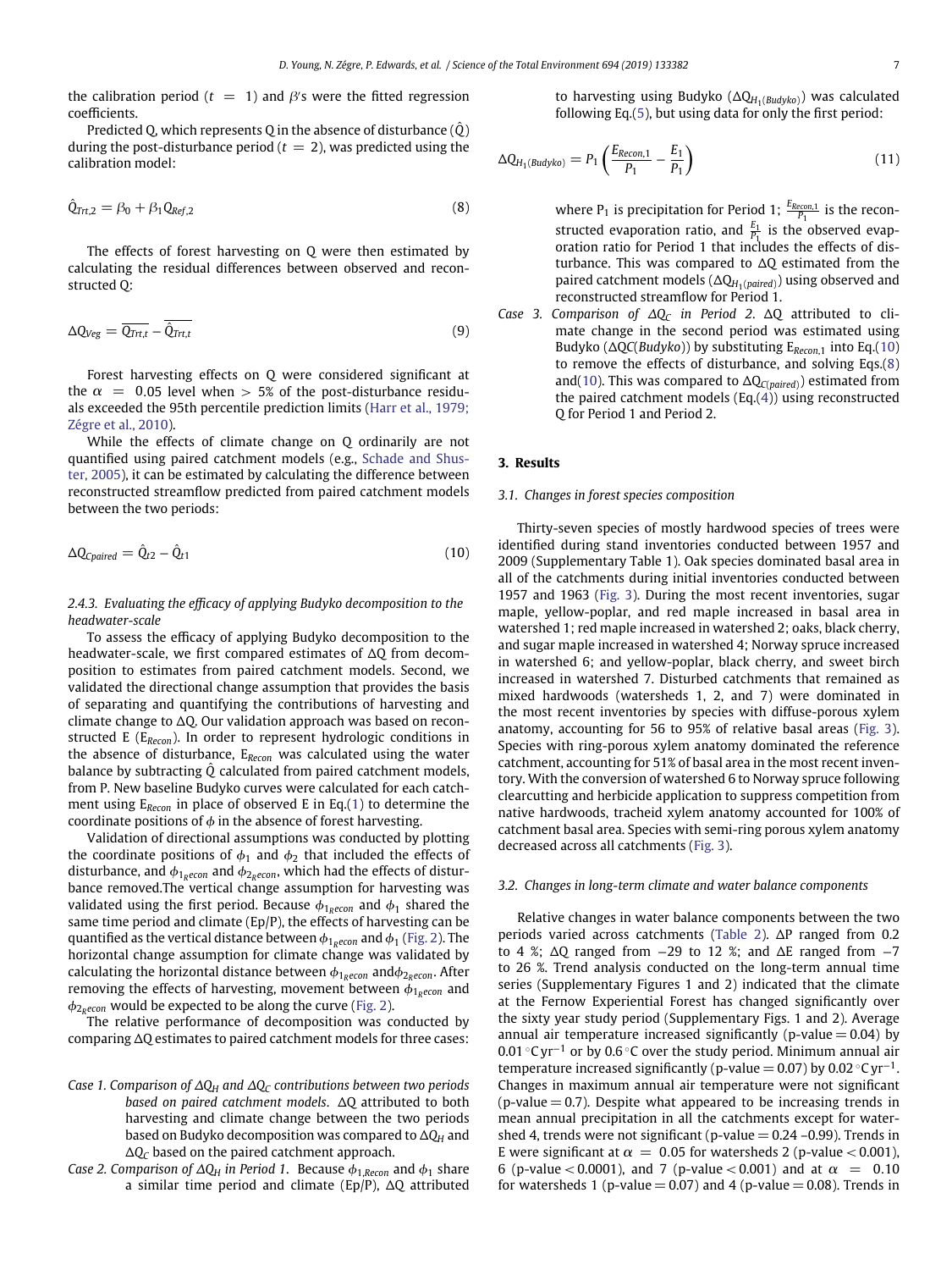Q were significant only in watersheds 2 (p-value*<*0.001) and 6  $(p$ -value = 0.001).

*3.3. Effects of forest harvesting and climate change on* D*Q between two periods*

#### *3.3.1. Budyko decomposition*

Long-term mean evaporation ratios, E/P, and *w*-parameters during the first period varied widely across catchments likely due to variations in initial forest composition and experimental harvest treatments. During the first period E/P ranged between 0.37 (standard deviation  $= \pm 0.08$ ) and 0.60 ( $\pm 0.05$ ) while during the second period E/P ranged between 0.43 ( $\pm$ 0.08) and 0.69 ( $\pm$ 0.08). Variation in Ep/P were smaller across catchments and periods [\(Fig. 2;](#page-8-0) [Table 2\)](#page-10-0) than E/P indicating that catchments share a similar climate characterized as energy-limited. This was expected given the close geographic proximity of catchments. Meanwhile *w*-parameter values ranged from 1.53 to 2.93 during the first period and 1.75 and 5.04 during the second period [\(Table 2\)](#page-10-0).

From Period 1 to Period 2, *0* moved left and away from baseline Budyko curves in the treated catchments, and right and away from baseline Budyko curve in the reference catchment [\(Fig. 4a](#page-12-0)).  $\Delta Q_{total}$  between the two periods ranged from −29 to 15 %[\(Fig. 4b](#page-12-0); [Tables 2](#page-10-0) and [3\)](#page-13-0). ΔQ attributed to climate change (ΔQ<sub>C(*Budyko*)</sub>) ranged between −2 and 6% across all catchments while contributions of forest harvesting (DQ*H*(*Budyko*)) ranged between −32 and 11 %. Greater variation in (DQ*H*(*Budyko*)) reflected the different type, frequency, and intensity of treatments across catchments [\(Table 1\)](#page-5-0). In all catchments except for watershed 2, ΔQ<sub>total</sub> were similar between water balance differences [\(Table 2\)](#page-10-0) and decomposition. Estimates of ΔQ<sub>total</sub> based on water balance differences between the two periods was 12 %[\(Table 2\)](#page-10-0) while  $\Delta Q_{total}$  based on Budyko was equal to 15 %[\(Table 3a](#page-13-0)).

### *3.3.2. Paired catchment approach*

Paired catchment models indicated strong Q relationships the reference and treatment catchments [\(Table 1\)](#page-5-0). p-Values for slope coefficients ranged between *<*0.00001 and 0.002 while coefficient



<span id="page-8-0"></span>Fig. 2. (a) Budyko curves of headwater catchments of the USDA Fernow Experimental Forest, West Virginia and global forests following [Zhang et al. \(2004\)](#page-17-16) that show the relationship between evaporation ratio (E/P) and dryness index (Ep/P) for Period 1. All catchments, denoted by open circles, were energy-limited. *w*-parameters values ranged from 1.53 to 2.93. (b) Framework for assessing directional change assumptions of Budyko decomposition. (c–f) Results for each catchment.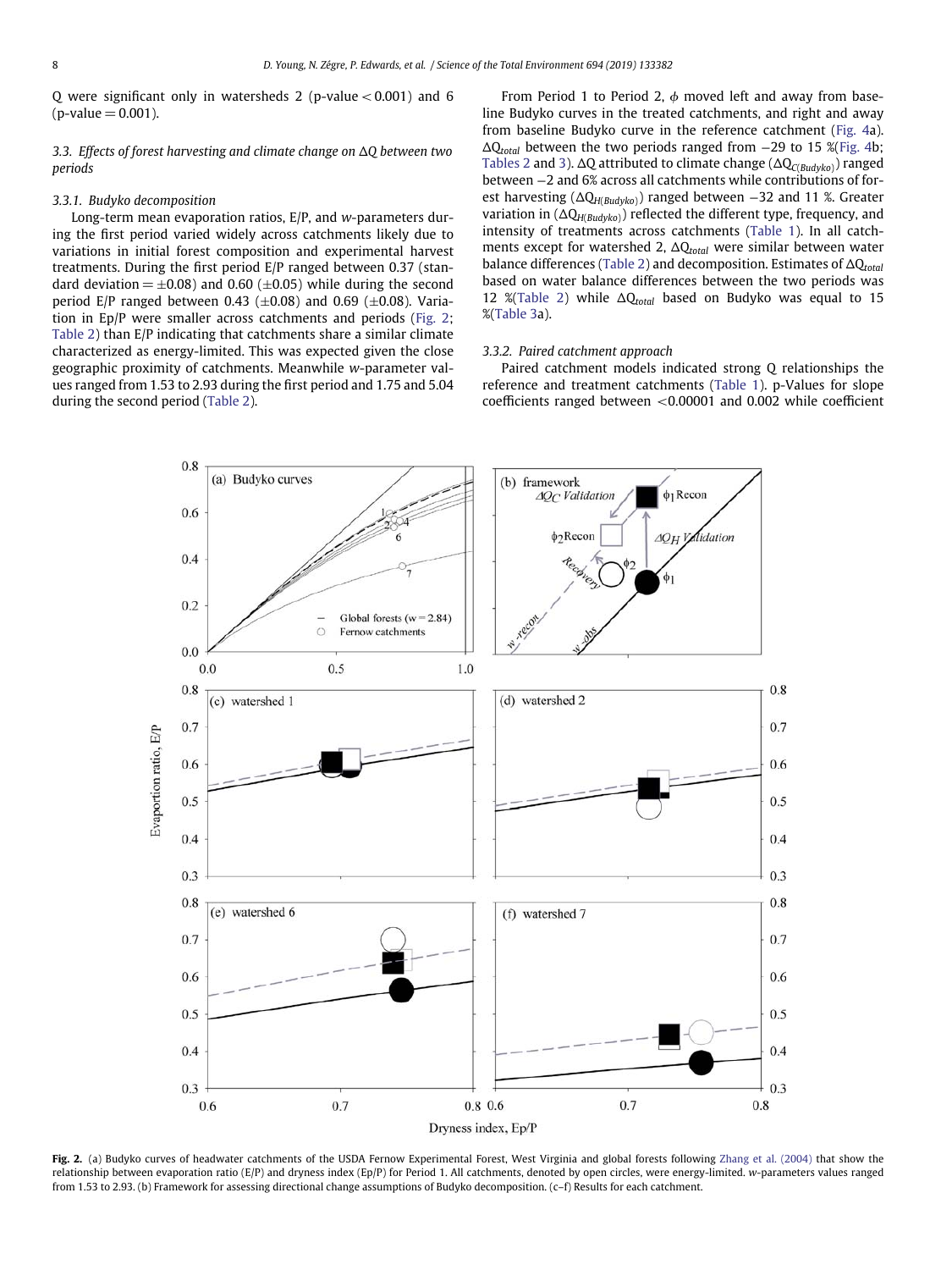<span id="page-9-1"></span>of determination  $(R^2)$  ranged from 0.87 to  $>$  0.99. Standard error of estimated Q ranged from 9.3 to 24.0 mm.

 $\Delta Q$  attributed to forest harvesting based on the paired catchment approach (DQ*H*(*paired*)) between the two periods ranged from −33 to 7 %[\(Table 3a](#page-13-0)), reflecting the different type, intensity, and recurrence of forest management disturbances across catchments [\(Table 1,](#page-5-0) [Fig. 5\)](#page-14-0).  $\Delta Q$  attributed to climate change between the two periods based on this approach  $(\Delta Q_{C(paired)})$  increased streamflow between 4 and 5%.

# *3.4. Validation of Budyko decomposition applied to the headwater-scale*

# *3.4.1. Evaluating the directional change assumptions of Budyko decomposition*

E/P based on reconstructed E (E*Recon*) ranged from 0.45 to 0.65 for Periods 1 and 2, while values for reconstructed *w* ranged from 1.78 to 3.34 for the first period and 1.82 to 3.27 for the second period [\(Table 2\)](#page-10-0). The larger evaporation ratios indicate that, in the absence of forest disturbance, a larger proportion of P would have been partitioned to E rather than Q.

The assumption that harvesting would result in vertical movement away from baseline curves was assessed by comparing the coordinate location of  $\phi_1$  that included harvesting effects, to the coordinate location of  $\phi_{1,recon}$  that removed the effects of disturbance. In all catchments,  $\phi_1$  moved away from baseline curves, providing evidence that the vertical change assumption was valid in our study [\(Fig. 2](#page-8-0) c–f). The assumption that climate change would produce movement along the curve was assessed by first removing the effects of disturbance in Periods 1 and 2, and comparing the coordinate locations of  $\phi_{1,Recon}$  and  $\phi_{2,Recon}$ . In all catchments,  $\phi$  moved horizontally along the reconstructed baseline Budyko curves, providing evidence that the climate change assumption was also valid in our study [\(Fig. 2](#page-8-0) c–f).

# *3.4.2. Case 1. Comparison of two-period*  $\Delta Q_H$  *and*  $\Delta Q_C$  *based on Budyko decomposition and paired catchment approach*

The combined effects of harvesting and climate change on  $\Delta Q$ ranged between −29 and 15% based on Budyko and −28 to 12% based

on the paired catchment approach [\(Table 3a](#page-13-0)). The contribution of harvesting were similar for each approach [\(Table 3a](#page-13-0)), averaging −9%, although  $\Delta Q_H$  based on Budyko were generally greater.  $\Delta Q_C$  based on the paired catchment approach averaged 5% compared to 4% for Budyko [\(Table 3a](#page-13-0)).

# *3.4.3. Case 2.* ∆Q<sub>H</sub> *in Period 1*

Based on paired catchment analysis, forest harvesting significantly increased Q in all the catchments during the first period, with between 12 and 90% of the post-disturbance residuals exceeding the 95th percentile prediction limits [\(Table 3b](#page-13-0)). The effects of forest harvesting on  $\Delta Q$  based on decomposition ( $\Delta Q_{H1(Budyko)}$  and paired catchment  $(\Delta Q_{H1(paire d)})$  approaches were identical for watersheds 1 and 2 where Q increased by 5% following harvesting. Harvesting effects were nearly identical for both approaches for the other two catchments. Streamflow increased by 22% and 23% in watershed 6, and by 14% and 15% in watershed 7, using the paired catchment and decomposition approaches, respectively [\(Table 3b](#page-13-0)). In each case,  $\Delta Q_{H1(Budvko)}$  were contained within the 95% confidence limits of paired catchment models, indicating that decomposition performed equally to the paired catchment approach for estimating harvesting effects on  $\Delta$ O in each catchment.

# 3.4.4. Case 3. Comparison of  $\Delta Q_C$  *in Period 2*

The effects of climate change on  $\Delta$ Q in the second period based on both approaches were also similar, with Q increasing between 2 and 5% across the treatment catchments [\(Table 3c](#page-13-0)). ΔQ<sub>C2(paired</sub>) were generally larger than  $ΔQ<sub>C2(Budyko)</sub>$  except for watershed 7, where the opposite was true.

## **4. Discussion**

*4.1. Drivers of streamflow change: climate, forest harvesting, and forest structure*

The horizontal and vertical movement of  $\phi$  away from baseline Budyko curves between the first and second periods indicated that



<span id="page-9-0"></span>Fig. 3. Proportion of catchment basal area classified by xylem anatomy (ring-porous, diffuse-porous, semi-ring porous, and tracheid) for five experimental catchments at the Fernow Experimental Forest. The initial period represents first inventories conducted between 1957 and 1963 while the recent period represents the most recent inventories conducted between 1997 and 2009.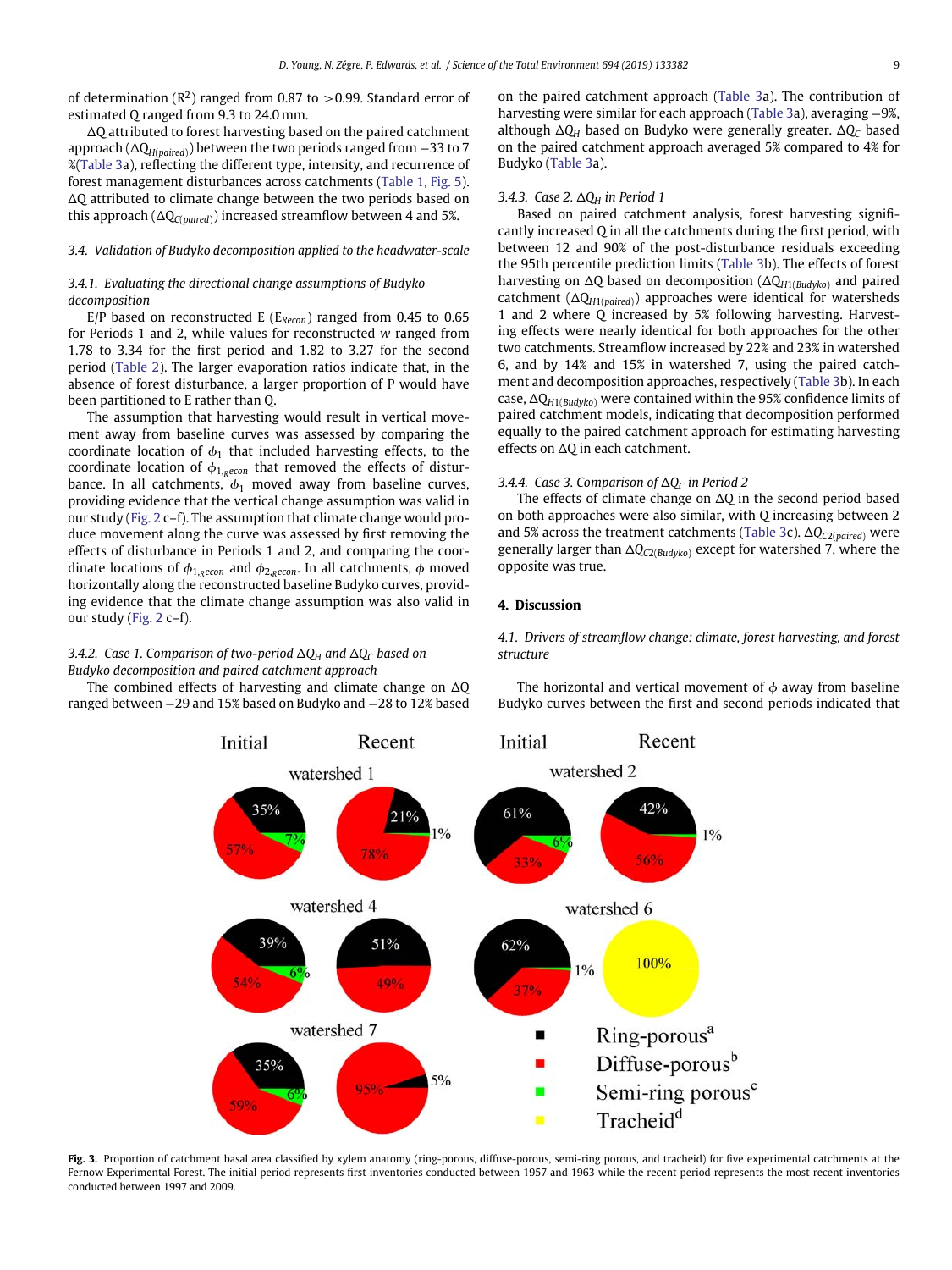# **Table 2**

#### <span id="page-10-0"></span>Observed and reconstructed water balance and Budyko components for the five headwater experimental catchments across two periods. P = precipitation;  $Q$  = streamflow;  $E =$  evapotranspiration;  $E/P =$  evaporation ratio;  $Ep/P =$  dryness index; *w* = landscape parameter.

| Watershed      | Period         | Years          | Water balance components |          |          | Budyko components |                          |             |      |          |
|----------------|----------------|----------------|--------------------------|----------|----------|-------------------|--------------------------|-------------|------|----------|
|                |                |                | $P$ (mm)                 | $Q$ (mm) | $E$ (mm) | $E/P$ (sd)        | Recon. E/P               | $EP/P$ (sd) | w    | Recon. w |
| $\mathbf{1}$   | $\mathbf{1}$   | 1952-1981      | 1484                     | 606      | 878      | 0.60(0.05)        | 0.61                     | 0.71(0.09)  | 2.93 | 3.20     |
|                | $\overline{2}$ | 1982-2012      | 1529                     | 622      | 906      | 0.60(0.05)        | 0.61                     | 0.69(0.09)  | 3.06 | 3.20     |
|                |                | $\Delta$ total | 45                       | 16       | 28       |                   |                          |             |      |          |
|                |                | $\% \Delta$    | 3                        | 2.7      | 3        |                   |                          |             |      |          |
| $\overline{2}$ | $\mathbf{1}$   | 1952-1981      | 1452                     | 691      | 761      | 0.53(0.06)        | 0.55                     | 0.72(0.09)  | 2.23 | 2.39     |
|                | 2              | 1982-2012      | 1483                     | 777      | 705      | 0.48(0.05)        | 0.54                     | 0.72(0.10)  | 2.00 | 2.30     |
|                |                | $\Delta$ total | 31                       | 86       | $-56$    |                   | $\overline{\phantom{0}}$ |             |      |          |
|                |                | $\% \Delta$    | 2                        | 12       | $-7$     |                   |                          |             |      |          |
| $\overline{4}$ | 1              | 1952-1981      | 1449                     | 626      | 823      | 0.57(0.08)        |                          | 0.72(0.09)  | 2.56 |          |
|                | 2              | 1982-2012      | 1451                     | 662      | 789      | 0.54(0.07)        | -                        | 0.73(0.10)  | 3.06 |          |
|                |                | $\Delta$ total | 3                        | 36       | $-34$    |                   |                          |             |      |          |
|                |                | $\% \Delta$    | 0.2                      | 6        | $-4$     |                   |                          |             | -    |          |
| 6              | $\mathbf{1}$   | 1957-1985      | 1411                     | 618      | 793      | 0.56(0.07)        | 0.65                     | 0.75(0.09)  | 2.40 | 3.34     |
|                | 2              | 1986-2012      | 1438                     | 440      | 998      | 0.69(0.08)        | 0.64                     | 0.74(0.11)  | 5.04 | 3.27     |
|                |                | $\Delta$ total | 27                       | $-178$   | 205      |                   |                          |             |      |          |
|                |                | $\% \Delta$    | 2                        | $-29$    | 26       |                   | —                        |             |      |          |
| $\overline{7}$ | 1              | 1957-1985      | 1398                     | 883      | 515      | 0.37(0.08)        | 0.45                     | 0.76(0.10)  | 1.53 | 1.78     |
|                | 2              | 1986-2012      | 1454                     | 831      | 623      | 0.43(0.06)        | 0.45                     | 0.73(0.10)  | 1.75 | 1.82     |
|                |                | $\Delta$ total | 56                       | $-52$    | 108      |                   | $\overline{\phantom{0}}$ |             |      |          |
|                |                | $\% \Delta$    | 4                        | $-6$     | 21       |                   |                          |             |      |          |

Q at the Fernow has responded to both climate change and forest harvesting. Changes in climate at the Fernow are consistent with other larger regional studies (Hayhoe et al., 2007; Pitchford et al., 2011; Fernandez and Zegre, 2019) and similar to other small catchment studies located throughout the eastern USA. The 0.01 ◦C yr−<sup>1</sup> warming trend places the Fernow just below temperature changes at other mountain sites such as Coweeta to the south (western North Carolina), and Hubbard Brook to the north (New Hampshire), where climate has warmed between 0.017 and 0.029 ◦C yr−<sup>1</sup> ((Campbell et al., 2011); [Ford et al., 2011b\)](#page-16-18) [Laseter et al., 2012.](#page-16-19) While the increasing trends in P at the Fernow were not significant, the average increase of 1.03 mm yr−<sup>1</sup> falls within the observed range of P changes at Coweeta  $(-2.38 \text{ to } 2.24 \text{ mm yr}^{-1})$  and Hubbard Brook ( $\sim$ 1 to 3.5 mm yr<sup>-1</sup>) [\(Campbell et al., 2011; Ford et al., 2011b; Laseter et al., 2012\)](#page-15-0).

The leftward movement of  $\phi$  along Budyko curves in the treatment catchments indicated a general shift in climate towards a decreasing  $E/P$ . In this case,  $\Delta Q_C$  was positive since a decrease in the E/P translates to an increase in Q that averaged 4.3% across catchments. The rightward movement of  $\phi$  in the reference catchment indicates a shift towards an increasing E/P, which has also been shown throughout the region [\(Fernandez and Zegre, 2019\)](#page-16-20). In this case,  $\Delta Q_C$  was negative since an increase in Ep/P translated to an 2% decrease in Q.

 $\Delta Q_C$  at the Fernow were similar, albeit smaller, to  $\Delta Q_C$  reported for other regions in the USA. In the water-limited southwest and Central Plains regions, for example, climate change increased Q by 21 to *>*100 %, whereas in the energy-limited southeastern and mid-Atlantic region, climate change increased Q by 14 and 35 %, respectively [\(Wang and Hejazi, 2011; Patterson et al., 2013.](#page-17-7) The smaller  $\Delta Q_C$  in our study were attributed to the lower rate of warming in the higher elevations of the central Appalachian Mountains compared to lower lying regions of the mid-Atlantic and the southeastern USA where over the late 20th century climate has warmed by 0.74 ◦C yr−<sup>1</sup> [\(Patterson et al., 2012, 2013\)](#page-16-21).

[\(Wang and Hejazi \(2011\) and Patterson et al. \(2013\)\)](#page-17-7) found that climate change dominated changes in Q throughout the USA, whereas human activities in the form of forest harvesting dominated changes at the Fernow. The dominance of climate change in these other studies was not entirely unexpected since they focused primarily on relatively undisturbed meso-scale  $(10^2-10^4 \text{ km}^2)$  catchments where the proportion of area disturbed to total catchment area was relatively small [\(Wang and Hejazi, 2011; Patterson et al., 2013\)](#page-17-7). Harvesting in the Fernow catchments ranged between 30 and 100 %, exceeding the 15 to 20% disturbance threshold typically expected for detectable changes in Q due to harvesting (Bosch and Hewlett, 1982; Stednick, 1996). Because vegetation co-evolves with climate and landscape over time (Rodriguez-Iturbe, 2000; Rodriguez-Iturbe and Porporato, 2004), forest ecosystems can adjust resource allocation to adapt to the new climate conditions [\(Jones et al., 2012\)](#page-16-1). Harvesting, on the other hand, abruptly disturbs canopy interception and transpiration and over the long term, influences the water balance by altering post-harvest forest structure and species composition. With the gradual warming trend, lack of significant changes in precipitation, and the comparatively large changes in forest cover, it stands to reason that  $\Delta Q$  was more sensitive to harvesting than to climate change over different time scales.

Over the short term, harvesting increased Q in the Fernow catchments by decreasing E and canopy interception(Hornbeck et al., 1993). The magnitude of  $\Delta$ Q were commensurate with the extent and frequency of disturbance [\(Table 1\)](#page-5-0). Over the long term,  $\Delta$ O varied by catchment [\(Fig. 4b](#page-12-0)) likely reflecting both the gradient of disturbances across catchments and the resultant disturbance-driven shifts in forest composition. Stand development largely has favored diffuse porous in watersheds 1, 2, and 7 and tracheid xylem species in watershed 6 over the ring porous species that occupied larger proportions of basal areas early in the study [\(Fig. 3;](#page-9-0) Supplementary Table 1). Diffuse porous and tracheid species generally use more water than ring and semi-ring porous species [\(Wullschleger et al., 2001;](#page-17-1)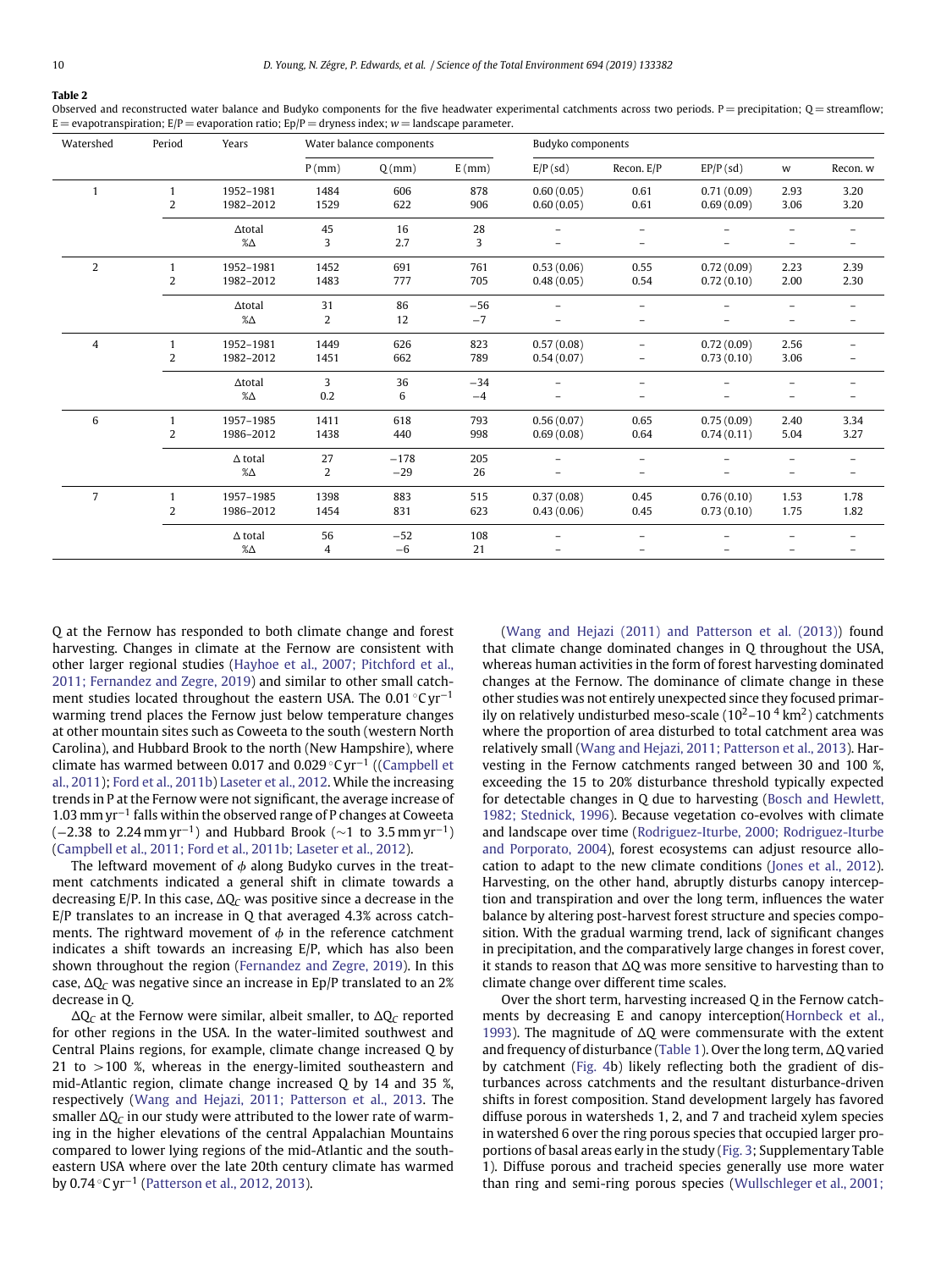Wullschleger et al., 2001; Stoy et al., 2006; Ford et al., 2011a,b; Meinzer et al., 2013) so changes in Q could be attributed to changes in functional xylem structure due to the shifts in species composition [\(Fig. 3\)](#page-9-0). Forest mesophication, the shift of forest towards mesophytic species, is well documented throughout the eastern United States [\(Nowacki and Abrams, 2008; Schuler et al., 2016\)](#page-16-22) and has been linked to catchment-scale changes in E and Q at the Coweeta Hydrological Laboratory [\(Caldwell et al., 2016\)](#page-15-11). At the Fernow, the decreases Q in watershed 6 have been attributed to forest conversion from hardwood species to Norway spruce (Adams et al., 2012; Hornbeck et al., 1993) that have accounted for 100% of basal area since 1983 (Supplementary Table 1). The increases in diffuse porous species basal areas are also commensurate with Q decreases in watersheds 1 and 7. However, despite similar basal area increases in watershed 2, Q has increased. In this case, the periodic removal of basal area due to repeated harvests likely played a larger role driving  $\Delta Q$  than changes in water use due to species shifts [\(Fig. 3;](#page-9-0) Supplementary Table 1). Taken collectively, these results show that hydrological effects of harvesting at the Fernow are persistent despite three to five decades of regrowth thereby updating previous conclusions that the hydrological impacts of harvesting are relatively short-lived (Hornbeck et al., 1993).

Another possible explanation for the long-term water balance changes across the Fernow could be climate-mediated changes in growing season length and forest productivity. While the experimental approach and data used in this study cannot disentangle the effects of climate change on these factors, recent studies speak to the potential [\(Alfieri et al., 2015;Hwang et al.;Gaertner et al., 2019\)](#page-15-12). In the forests of the central Appalachian Mountains region, growing season has increased on average by 22 days and E changed between −2 and 30 mm over the previous three decades (Gaertner et al., 2019). The lengthening growing season was attributed to a suite of climatic variables that included air temperature, vapor pressure deficit, wind, and humidity. Clearly further work is necessary to better understand the interaction between forest ecosystem, climate, and water balance dynamics at the headwater scale. Despite limited inference, our study contributes to a more thorough understanding about the impacts of climate change on disturbed headwater catchments that will help managers to better prepare for and adapt to future changes.

### *4.2. Not all disturbances are equal when it comes to climate change*

Decomposition analysis showed that harvesting largely masked the effects of climate change-driven  $\Delta Q$  [\(Fig. 4c](#page-12-0)), which has been discussed elsewhere [\(Patterson et al., 2013;Jones et al., 2012\)](#page-17-17). However, our results also showed that not all disturbances are equal when it comes to streamflow sensitivity to climate change. Disturbance masked the effects of climate change in catchments that had low frequency/high magnitude disturbances (watersheds 1, 6, 7), or no recent disturbances, i.e., watershed 4. On the other hand, climate change amplified  $\Delta Q$  in watershed 2. In this catchment, disturbances occurred relatively frequently, occurring on average every nine years. However, disturbances were generally smaller in magnitude than treatments in the other catchments. Furthermore, watershed 2 had an equal number of disturbance treatments in the second period as the first, whereas disturbances in the other treated catchments were focused during the first period [\(Table 1\)](#page-5-0).

Interestingly, Q in watershed 2 was the least sensitive to changes in climate of the treatment catchments, despite the climate-driven amplification of  $Q$  [\(Fig. 4c](#page-12-0)). The lower sensitivity of  $Q$  to climate change in this catchment is thought to be due to disturbance-driven forest succession that, until recently, and for the majority of period 2, favored ring porous oaks. Across the Fernow catchments that we studied, Q sensitivity to climate change increased with the increase of basal area for diffuse porous species (Pearson's  $R = 0.75$ ,  $p$ -value $= 0.1$ ).

Our catchment-scale results are corroborated by studies at the tree-scale which show diffuse porous species are more sensitive to variations in climate with respect to water and carbon dynamics [\(Ford et al., 2011b;Brzostek et al., 2014;Caldwell et al., 2016\)](#page-16-18). These traits, in addition to geographic differences of water and energy availability and legacy disturbances, are important factors for catchment elasticity and adaptation of rainfall partitioning to climate change [\(Jones et al., 2012;Creed et al., 2014\)](#page-16-1).

### *4.3. Can Budyko decomposition be applied at the headwater scale?*

Our validation exercises generally support the efficacy of applying Budyko decomposition at the headwater-scale in the Fernow catchments. Notwithstanding, what was classified as  $\Delta Q_H$  in the reference catchment was unexpected, given the lack of human activities in the catchment, and points to limitations of the approach. Budyko decomposition is predicated on the assumption that  $\Delta Q$  are driven only by changes in climate ( $\Delta P$  and  $\Delta E$ p) and human activities. Despite the inclusion of the landscape parameter, *w*, decomposition does not consider changes in  $w$  as a driver of  $\Delta Q$ . In this sense, decomposition is analogous to two-component hydrograph separation approaches that separate storm flow into only pre eventand event-water components [\(McDonnell et al., 1990\)](#page-16-23), despite cognizance that runoff generation is more complex than just these two components [\(Kendall and McDonnell, 1998\)](#page-16-24). The simplified analytical structure of decomposition may also explain the differences in DQ*total* calculated between the water balance changes between the two periods [\(Table 2\)](#page-10-0) and Budyko decomposition between the two periods [\(Table 3a](#page-13-0)). While absolute and relative DQ*total* were similar between approaches in watersheds 1, 4, 6, and 7 after considering round-off error, ΔQ<sub>total</sub> differed by 3% in watershed 2. The reason for this was not clear but it could be due to either model error associated with reconstruction of the missing streamflow data using the HBV model or to the relatively frequent harvesting treatments in watershed 2 that occurred throughout the study period. Given that  $\Delta Q_C$  estimates are similar across catchments [\(Table 3a](#page-13-0)), the larger  $\Delta Q_{total}$  associated with decomposition could be due to inadequacy of decomposition for capturing frequent disturbances in the estimation of  $\Delta Q_H$ . Notwithstanding, more research is necessary to understand what is mechanistically driving these differences.

Hydrological changes in the reference catchment could be due to a myriad of factors that are unaccounted for in decomposition, and other Budyko-based approaches (e.g. Roderick and Farquhar (2011)). These include changes in forest structure due to past natural and anthropogenic disturbance [\(Jones, 2011; Jones et al., 2012\)](#page-16-2), changes in forest productivity, elevated atmospheric  $CO<sub>2</sub>$  concentrations, and acidic deposition. Forest harvesting early in the 20th century [\(Trimble, 1977\)](#page-17-10) and chestnut blight in the 1930s (Weitzman, 1949), for example, significantly altered forest succession and species composition. By the start of the Fernow watershed study in the late 1950s, diffuse porous species accounted for 54% of the basal area, while ring porous oaks accounted for 34 %[\(Fig. 3;](#page-9-0) Supplementary Table 1). Overtime, stand development has favored oaks, with basal area increasing to 49% of catchment area by 2009, while diffuse porous basal areas has remained relatively constant. Over the same period, forest productivity also has decreased in the *>*100 year-old mixed hardwood forest. Forest productivity, represented in terms of net periodic annual increment, has decreased from around  $4 \text{ m}^3$  ha<sup>-1</sup> yr<sup>-1</sup> in 1950 to around 1 m<sup>3</sup> ha<sup>-1</sup> yr<sup>-1</sup> in 2010 (Schuler et al., 2016).

In a similarly aged hardwood reference catchment at Hubbard Brook Experimental Forest, long-term declines in E were thought to be related to declines in productivity, accelerated tree mortality, and biomass decreases of other classes of vegetation (e.g.,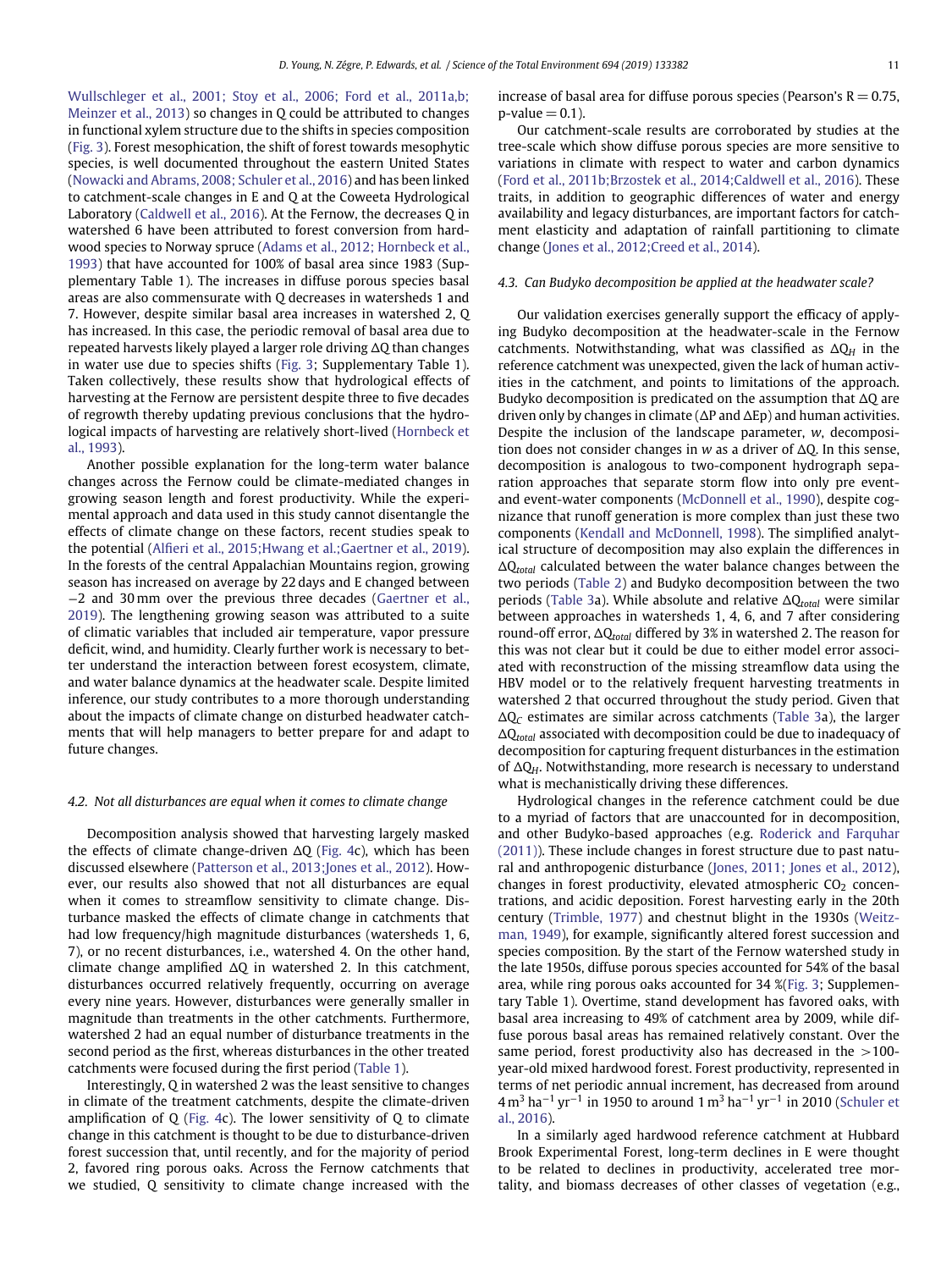

<span id="page-12-0"></span>**Fig. 4.** (a) Two-period Budyko decomposition results for the five headwater catchments at the Fernow Experimental Forest. (a) Horizontal and vertical changes of *0* from Period 1 to Period 2 for each catchment denoted by watershed number. (b) Changes in streamflow attributed to climate change and human activities, with catchments ranked by increasing sensitivity to climate change. (c) Streamflow changes attributed to climate change ( $\Delta Q_C$ ) and forest harvesting ( $\Delta Q_H$ )for headwater catchments at the Fernow. Streamflow changes due to climate change were masked/off-set in five catchments that had low frequency/high magnitude disturbances. Climate change effects were amplified in one catchment that had high frequency/low magnitude disturbances.

seedlings, herbs) [\(Campbell et al., 2011\)](#page-15-0). Alternatively, increases in atmospheric  $CO<sub>2</sub>$  concentrations can decrease stomatal conductance, increase water use efficiency (WUE), and decrease E (Ehleringer and Cerling, 1995;Beerling, 1996;Herrick et al., 2004). While the association between  $CO<sub>2</sub>$  and WUE has been shown at the continental (Betts et al., 2007; Gedney et al., 2006) and stand scales (Warren et al., 2011;Leuzinger and Korner, 2010) and is consistent with a roughly increasing WUE for forests worldwide (Peñuelas et al., 2011;van der Sleen et al., 2015), [Huntington \(2008\)](#page-16-25) argued that continental-scale increases in Q is the result of water cycle intensification and not increasing  $CO<sub>2</sub>$  concentrations. Increases in Q and decreases in E in our reference catchment could also be related to acid deposition from the combustion of fossil fuels. [Thomas et al. \(2013\)](#page-17-18) found that acid

deposition in the region reduced stomatal conductance and WUE of eastern red cedar (*Juniperus virginiana L.*). Following enactment of the Clean Air Act of 1970, however, stomatal conductance and WUE recovered. Given the monotonic changes in water balance components over time, and no evidence of reversal at the Fernow, it is unlikely that the changes were related to acidic deposition.

The results from our headwater-scale application of Budyko corroborate findings from recent global assessments that were conducted at larger spatial scales. Global studies show that hydrological change is more complex than just corresponding changes in P, Ep, and landscape factors (Gudmundsson et al., 2016;Berghuijs et al., 2017;Padrón et al., 2017). Budyko-based approaches for quantifying and attributing hydrological change are overly simplified, neglecting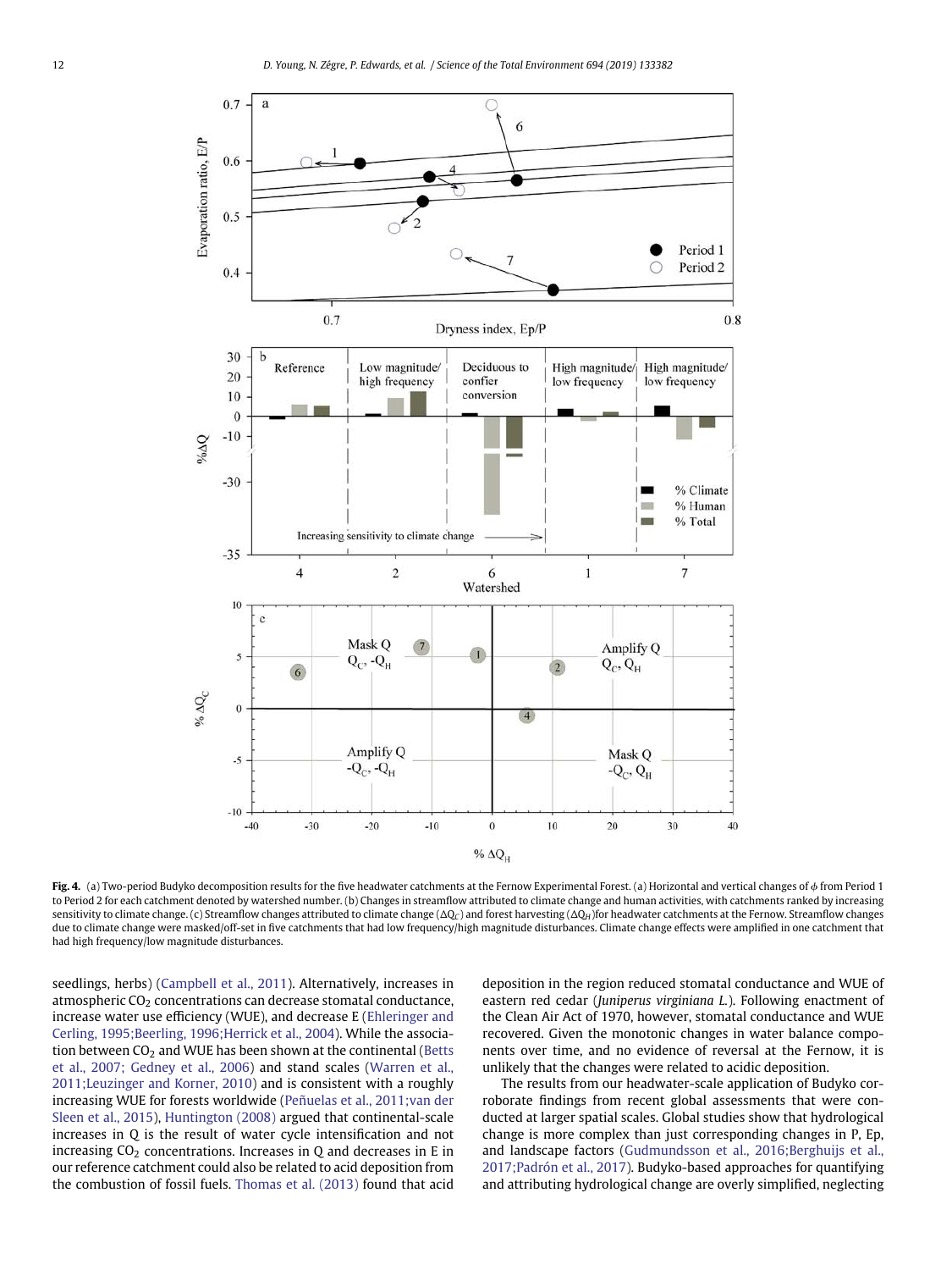# **Table 3**

The efficacy of applying Budyko decomposition to the headwater scale was assessed using the validation framework shown in [Fig.](#page-9-1) 3 for three cases: a) Comparison of  $\Delta Q_H$  and  $\Delta Q_C$  between two periods; b) Comparison of  $\$ Period 1; and c) Comparison of AQ<sub>C</sub> during Period 2. Evaluation of directional change assumptions for decomposition and validation were based on using reconstructed streamflow and evapotranspiration to represent condition absence of forest harvesting.

|           | Budyko decomposition         |                                  |                              |                        |                                 |                              | Paired catchment           |                               |                             |                                  |  |
|-----------|------------------------------|----------------------------------|------------------------------|------------------------|---------------------------------|------------------------------|----------------------------|-------------------------------|-----------------------------|----------------------------------|--|
| Watershed | $\Delta Q_{H(Budyko)}$<br>mm | (Eqs. (3), (5))<br>$\%$ $\Delta$ | $\Delta Q_{C(Budyko)}$<br>mm | (Eqs. (4), (6))<br>% Δ | $\Delta Q_{tot(Budyko)}$<br>% Δ | $\Delta Q_{H(paired)}$<br>mm | (Eq. (9))<br>$\%$ $\Delta$ | $\Delta Q_{C(paireed)}$<br>mm | (Eq. (10))<br>$\%$ $\Delta$ | $\Delta Q_{tot(paire d)}$<br>% Δ |  |
|           | $-15$                        | $-2$                             | 31                           |                        |                                 | $-15$                        | $-2$                       | 30                            |                             |                                  |  |
|           | 67                           |                                  | 27                           |                        |                                 | 49                           |                            | 45                            |                             | 12                               |  |
|           | 40                           |                                  | -4                           | — .                    |                                 | $-^a$                        | _a                         |                               | -                           |                                  |  |
|           | $-200$                       | $-32$                            | 22                           |                        | $-29$                           | $-209$                       | $-33$                      |                               |                             | $-28$                            |  |
|           | $-104$                       | $-12$                            | 52                           |                        | —ხ                              | $-83$                        | -9                         | 27                            |                             | — ה                              |  |

#### *b) Case 2: comparison of QH in Period 1*

|           | Budyko decomposition    |                 | Paired catchment                          |                                     |               |  |  |
|-----------|-------------------------|-----------------|-------------------------------------------|-------------------------------------|---------------|--|--|
| Watershed | $\Delta Q_{H1(Budyko)}$ | (Eqs. (3), (5)) |                                           | $\Delta Q_{H1(paired)}$             | (Eq. (9))     |  |  |
|           | mm                      | $% \triangle$   | Proportion of<br>residuals<br>$>$ 95% PLa | $\Delta Q$ mm (95% CL) <sup>b</sup> | $\%$ $\Delta$ |  |  |
|           | 27                      |                 | 12                                        | 27 (17,37)                          |               |  |  |
|           | 33                      |                 | 71<br>71                                  | 33(25,41)                           |               |  |  |
|           | 115                     | 23              | 90                                        | 114 (90,138)                        | 22            |  |  |
|           | 113                     | 15              | 86                                        | 107 (82,133)                        | 14            |  |  |

| c) Case 3: comparison of QC in Period 2 | Budyko decomposition               |                       | Paired catchment             |                  |
|-----------------------------------------|------------------------------------|-----------------------|------------------------------|------------------|
| Watershed                               | $\Delta Q_{C(Budyko)}^{\ C}$<br>mm | (Eqs. (4), (6))<br>%Δ | $\Delta Q_{C(paired)}$<br>mm | (Eq. (10))<br>%Δ |
|                                         | 24                                 |                       | 30                           |                  |
|                                         |                                    |                       | 33                           |                  |
|                                         | 10                                 |                       | 31                           |                  |
|                                         | 38                                 |                       | 27                           |                  |

<sup>a</sup> Significant ( $\alpha = 0.05$ ) when % post-disturbance residuals > 95% prediction limits (PL).

 $^{\rm b}$  Streamflow changes, (95% confidence limits around mean change).

<span id="page-13-0"></span><sup>c</sup> ΔQ<sub>C</sub>based on reconstructed Q to remove disturbance effects.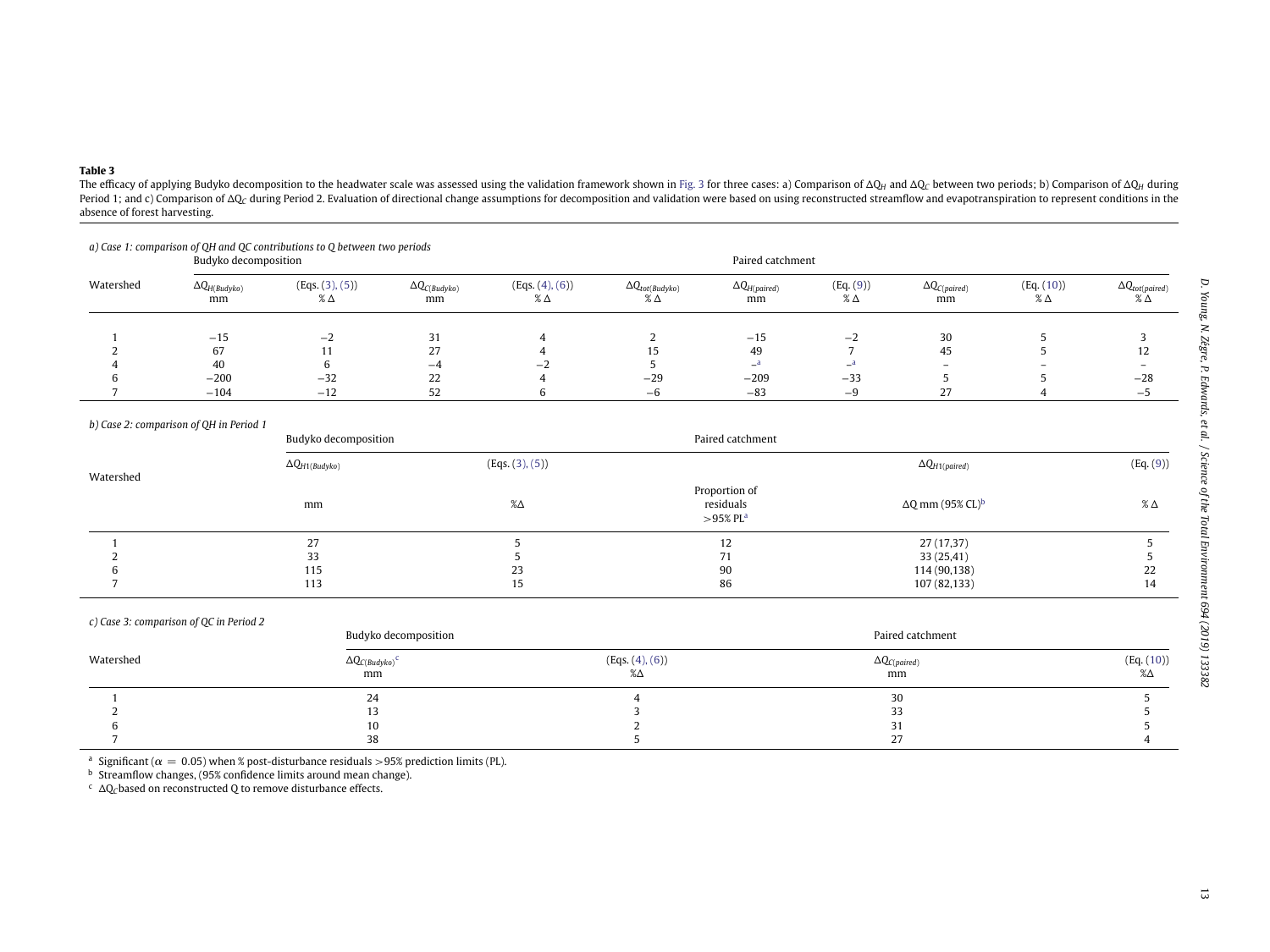

<span id="page-14-0"></span>Fig. 5. Forest harvesting effects on annual streamflow and 95th percentile prediction limits based on paired catchment analysis. Harvesting effects were quantified as the residual difference between observed and reconstructed streamflow based on pre-disturbance calibration models between treated catchments and the reference catchment. Hashed areas represent periods of experimental disturbance treatments in each catchment (see [Table 1](#page-5-0) for treatment descriptions). The solid vertical lines separate Period 1 from Period 2 in accordance with Budyko decomposition.

other important factors such as storminess [\(Milly, 1994\)](#page-16-26), snow dynamics [\(Berghuijs et al., 2014\)](#page-15-13), seasonality [\(Petersen et al., 2012\)](#page-17-19), slope [\(Padrón et al., 2017\)](#page-16-16), and vegetation response to legacy and contemporary disturbances [\(Jones, 2011; Jones et al., 2012\)](#page-16-2). This is especially true for Budyko decomposition that quantifies  $\Delta Q_H$  and  $\Delta Q_C$  using the climate change component of the evaporation ratio, E/P (Eq. [\(2\)](#page-6-5)). And while other Budyko-based approaches (e.g., Roderick and Farquhar, 2011) include changes in the landscape parameter, hydrological change using an elasticity approach is still black box: climatic factors are described only by  $\Delta P$  and  $\Delta Ep$ , and non-climatic factors are described only by changes in the landscape parameter (Fu, 1981;Choudhury, 1999).

### *4.4. All models are wrong, but a multi-model approach is useful*

The similar results found between Budyko decomposition and the paired catchment approach in our study corroborate previous studies that employ multiple-approach methods for attributing longterm hydrological changes to climatic and non-climatic factors (e.g. [Ning et al. \(2018\), Wu et al. \(2017\), Zhao et al. \(2014\)\)](#page-16-27). For example, [Zhao et al. \(2014\)](#page-17-20) found consistent results between  $\Delta Q$  attribution using a Budyko approach and linear regression across 18 stream gaging stations in the middle reaches of the Yellow River basin of the Loess Plateau in China. [Wu et al. \(2017\)](#page-17-6) compared ten commonly used attribution methods in a case study in the Yahne River basin, also on the Loess Plateau. [Wu et al. \(2017\)](#page-17-6) found that Budykobased elasticity methods and hydrological modeling using the SWAT model [\(Arnold et al., 1998\)](#page-15-14) produced similar estimates of hydrological changes attributed to climate change and human activities. However, estimates based on empirical statistical methods, which in this study included linear regression and double mass curve analysis, differed. Statistical approaches over-estimated the relative contribution of human activities where  $\Delta Q_H$  ranged between 82 and 87 %.  $\Delta Q_H$  estimated using elasticity and hydrologic modeling ranged between 43 and 54 %. Most recently, [Ning et al. \(2018\)](#page-16-27) compared the performance of four Budyko-based methods (total differential, complementary, extrapolation, and decomposition) for attributing long-term hydrological change in thirteen catchments also located in Loess Plateau. They found similar results for total differential, complementary, and decomposition approaches but errors were greatest using the extrapolation method.

The multiple method approach also highlighted potential limitations and benefits of each approach. For example, the paired catchment approach was useful for assessing the efficacy of applying Budyko decomposition to the headwater-scale. Despite its limitations, our quantitative analysis of performance and assessment of directional change assumptions of Budyko decomposition provides evidence and efficacy for the first time for applying the approach to the headwater-scale. And by applying decomposition to watershed 4, we were able to quantify how streamflow of a reference catchment of a long-term, on-going paired catchment study has changed overtime. This is important for two reasons. The first is that the hydrological behavior of a reference catchment must be stationary over time [\(Andréassian, 2004\)](#page-15-15). The second, and related to the first, is that the relationship between reference and treatment catchment is statistically stable overtime [\(Zégre et al., 2010\)](#page-17-15). Despite being central to the paired catchment study design, stationarity and stability are more often assumed and seldom tested for in contemporary paired catchment studies [\(Zégre et al., 2010\)](#page-17-15). Our study, along with other recent studies of reference catchments located throughout North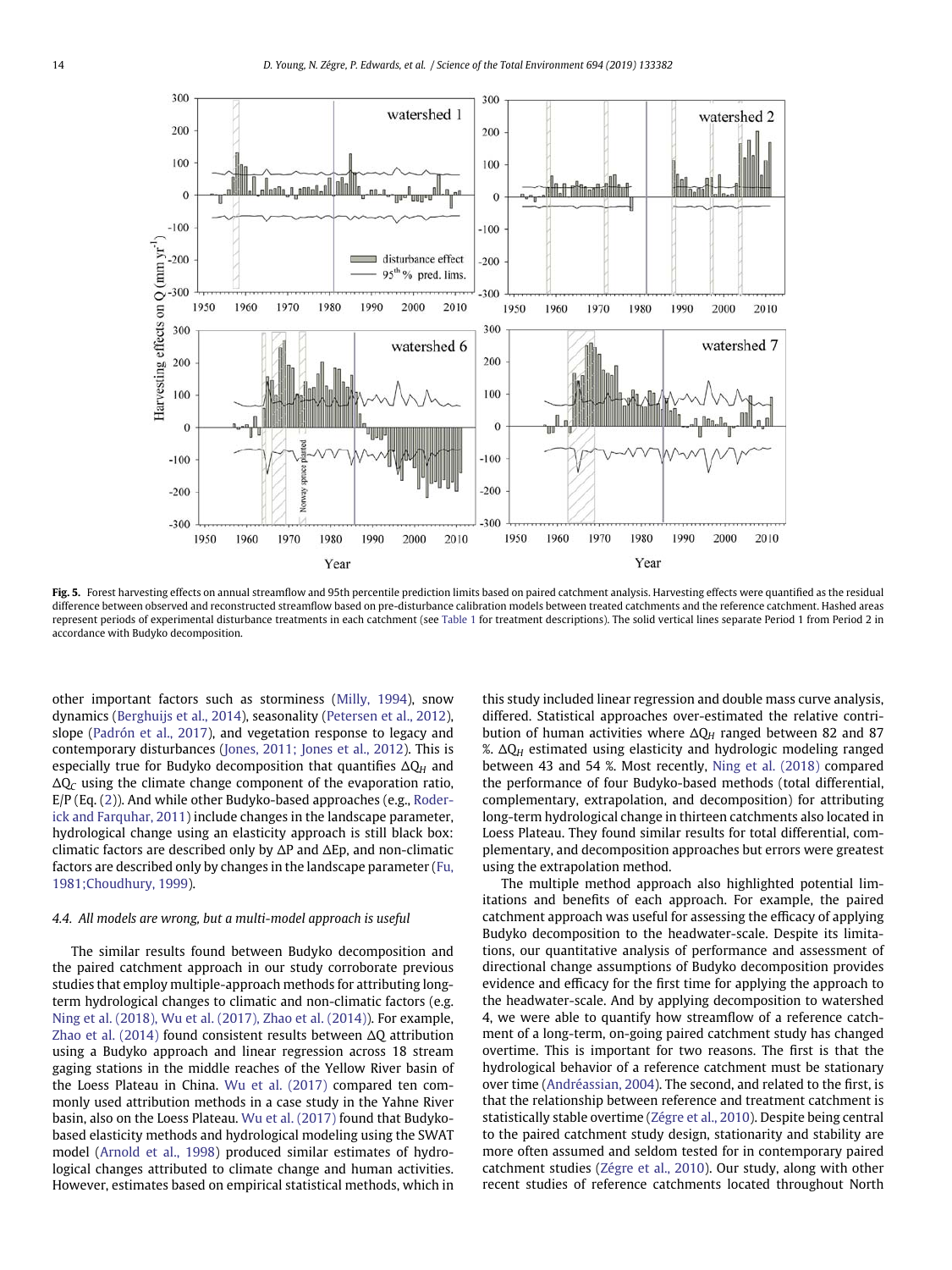America [\(Jones et al., 2012;Creed et al., 2014;Guillen et al.\)](#page-16-1), show that the hydrology of reference catchments is indeed changing overtime, responding to both climate and legacy land use disturbances. In order to minimize the rate of type I error and type II error that can potentially obfuscate the actual effects of forest management in paired catchment models [\(Zégre et al., 2010\)](#page-17-15), climate and nonclimatic drivers of non-stationarity and stability should be included. [Ford et al. \(2011b\), Vose et al. \(2012\),](#page-16-18) and [Kelly et al. \(2016\)](#page-16-28) are examples of studies that included additional explanatory variables that account for other sources of variations (e.g., precipitation, time since disturbance, vegetation recovery). Despite their inherent limitations of each approach, taken collectively they are useful tools for developing more robust approaches for attribution studies.

#### **5. Conclusion**

In this study, we used long-term water balance, stand vegetation data, and a multiple method approach to better understand how climate change alters streamflow across a gradient of forest disturbances in headwater catchments located at the Fernow Experimental Forest in the eastern United States. Forest harvesting was the dominant driver of streamflow changes across catchments and an important factor for a catchment's sensitivity to climate change. While disturbed catchments were more sensitive to climate change, not all disturbances were equal when it came to catchment sensitivity to climate change. Disturbance largely overshadowed the effects of climate change in catchments with high magnitude/low frequency disturbance and amplified climate change effects in a catchment with low magnitude/high frequency disturbances. Our study adds to a growing body of evidence that climate change and forest disturbances interact in complex ways, sometimes amplifying, offsetting, or masking changes in streamflow.

This study also highlights the benefits of using a multiple method approach for studying climate and disturbance effects on hydrology. Importantly, we revealed that streamflow from a headwater reference catchment, which is often assumed to be stationary in paired catchment studies, has in fact changed overtime. Furthermore, results from the multiple method approach provides for the first time, the efficacy of applying Budyko-based elasticity approaches to the headwater scale - a scale potentially useful to resource managers and decision makers than macro-scale applications of Budyko since management decisions tend to be more place-based. Given the similarity of Budyko-based formulations (Fu, 1981;Choudhury, 1999;Sposito, 2017), we expect our results to broadly be applicable to other Budyko-based elasticity approaches applied to the headwater scale.

Supplementary data to this article can be found online at [https://](https://doi.org/10.1016/j.scitotenv.2019.07.188) [doi.org/10.1016/j.scitotenv.2019.07.188.](https://doi.org/10.1016/j.scitotenv.2019.07.188)

#### **Declaration of Competing Interest**

The authors declare that they have no known competing financial interests or personal relationships that could have appeared to influence the work reported in this paper.

## **Acknowledgments**

We thank the USDA Forest Service Northern Research Station, and specifically Frederica Wood of the Fernow Experimental Forest, for support in providing data for this study. All of the data used in this study are listed in the references and/or text, and publicly available upon request from the USDA Forest Service Northern Research Station [\(https://www.nrs.fs.fed.us/ef/\)](https://www.nrs.fs.fed.us/ef/). In addition, we thank Matthew Kearns for GIS and map support. This work was supported by the USDA National Institute of Food and Agriculture Hatch Project #1004360, the National Science Foundation under Award Number OIA-1458952, and the West Virginia Agricultural and Forestry Experiment Station. Any opinions, findings, and conclusions or recommendations expressed in this material are those of the authors and do not necessarily reflect the views of the National Science Foundation.

# **References**

- <span id="page-15-7"></span>Adams, M.B., Edwards, P.J., Ford, W.M., Schuler, T.M., Thomas-Van Gundy, M., Wood, F., 2012. [Fernow Experimental Forest: Research History and Opportunities.](http://refhub.elsevier.com/S0048-9697(19)33302-9/rf0005)
- <span id="page-15-8"></span>Adams, M.B., Kochenderfer, J.N., 2014. Recovery of Central Appalachian forested watersheds. Comparison of Fernow and Coweeta. In: Swank, W.T., Webster, J.R. (Eds.), Long-Term Response of a Forest Watershed Ecosys- tem. Clearcutting in the Southern Appalachians (The Long-term Ecological Research Network Series). Oxford University Press, Oxford, UK.
- <span id="page-15-2"></span>Ainsworth, E.A., Rogers, A., 2007. The response of photosynthesis and stomatal con-ductance to rising [CO<sub>2</sub>[\]: mec](http://refhub.elsevier.com/S0048-9697(19)33302-9/rf0015)hanisms and environmental interactions. Plant Cell Environ. 30, 258–270.
- <span id="page-15-12"></span>Alfieri, L., Burek, P., Feyen, L., Forzieri, G., 2015. Global warming increases the frequency of river floods in Europe. Hydrol. Earth Syst. Sci. 19, 2247–2260. [HESS.](http://refhub.elsevier.com/S0048-9697(19)33302-9/rf0020)
- <span id="page-15-15"></span>Andréassian, V., 2004. Waters and forests: from historical controversy to scientific debate. J. Hydrol. 291, 1–27.
- <span id="page-15-9"></span>Archibald, J.A., Walter, M.T., 2014. Do energy-based pet models require more input data than temperature-based [models? An evaluati](http://refhub.elsevier.com/S0048-9697(19)33302-9/rf0030)on at four humid fluxnet sites. JAWRA J. Am. Water Resour. Assoc. 50, 497–508.
- <span id="page-15-14"></span>Arnold, J.G., Srinivasan, R., Muttiah, R.S., Williams, J.R., 1998. Large area hydrologic modeling and assessmen[t part i: model development1.](http://refhub.elsevier.com/S0048-9697(19)33302-9/rf0035) JAWRA J. Am. Water Resour. Assoc. 34, 73–89.
- <span id="page-15-10"></span>Bates, C., 1921. First results in the streamflow experiment, Wagon Wheel Gap, Colorado. J. For. 19, 402–408.
- Beerling, D.J., 1996. Ecophysiological responses of woody plants to past  $CO<sub>2</sub>$  concentrations. Tree Physiol. 16, 389–396. [https://doi.org/10.1093/treephys/16.4.](https://doi.org/10.1093/treephys/16.4.389) [389.](https://doi.org/10.1093/treephys/16.4.389)
- Beerling, D.J., 1997. Carbon isotope discrimination and stomatal responses of mature Pinus sylvestri[s l. Trees exposed in sit](http://refhub.elsevier.com/S0048-9697(19)33302-9/rf0050)u for three years to elevated  $CO<sub>2</sub>$  and temperature. Acta Oecol. 18, 697–712.
- Berghuijs, W.R., Larsen, J.R., van Emmerik, T.H.M., Woods, R.A., 2017. A global assessment of runoff sensitivity to changes in precipitat[ion, potential e](http://refhub.elsevier.com/S0048-9697(19)33302-9/rf0055)vaporation, and other factors. Water Resour. Res. 53, 8475–8486.
- <span id="page-15-13"></span>Berghuijs, W.R., Woods, R.A., Hrachowitz, M., 2014. A precipitation shift from snow towards rain leads to a decrease in streamflow. Nat. Clim. Chang. 4, 583.
- Betts, R.A., Boucher, O., Collins, M., Cox, P.M., Falloon, P.D., Gedney, N., Hemming, D.L., Huntingford, C., Jones, C.D., Sexton, D.M.H., Webb, M.J., 2007. Projected increase in continental runoff due to plant responses to increasing carbon dioxide. Nature 448, 1037–1041. [https://doi.org/10.1038/nature06045.](https://doi.org/10.1038/nature06045)
- <span id="page-15-1"></span>Bosch, J.M., Hewlett, J.D., 1982. A review of catchment experiments to determine the effect [of vegetation change](http://refhub.elsevier.com/S0048-9697(19)33302-9/rf0070)s on water yield and evapotranspiration. J. Hydrol. 55, 3–23.
- Box, G., Jenkins, G., 1976. Time Series Analysis Forecasting and Control. Holden-Day, San Francisco.
- <span id="page-15-5"></span>Brooks, R.P., Limpisathian, P.W., Gould, T., Mazurczyk, T., Sava, E., Mitsch, W.J., 2018. Does the Ohio River flow all the way to New Orleans? JAWRA J. Am. Water Resour. Assoc[.\(pp.n/a–n/a\).](http://refhub.elsevier.com/S0048-9697(19)33302-9/rf0080)
- Brown, A.E., Zhang, L., McMahon, T.A., Western, A.W., Vertessy, R.A., 2005. A review of paired catchment studies for determining chan[ges in water yield res](http://refhub.elsevier.com/S0048-9697(19)33302-9/rf0085)ulting from alterations in vegetation. J. Hydrol. 310, 28–61.
- Brzostek, E.R., Dragoni, D., Schmid, H.P., Rahman, A.F., Sims, D., Wayson, C.A., Johnson, D.J., Phillips, R.P., 2014. Chronic water stress reduces tree growth and the carbon sink of deciduous hardwood forests. Glob. Chang. Biol. 20, 2531–2539.
- <span id="page-15-3"></span>Budyko, M., 1974. [Climate and Life. Academic, San Diego, California.](http://refhub.elsevier.com/S0048-9697(19)33302-9/rf0095)
- <span id="page-15-6"></span>Bureau, U.C., 2009. [National Population Estimates: Characteristics.](http://refhub.elsevier.com/S0048-9697(19)33302-9/rf0100)
- Burt, T.P., Howden, N.J.K., McDonnell, J.J., Jones, J.A., Hancock, G.R., 2015. Seeing the climate through the trees: observing climate and fores[try impacts on s](http://refhub.elsevier.com/S0048-9697(19)33302-9/rf0105)treamflow using a 60-year record. Hydrol. Process. 29, 473–480.
- <span id="page-15-11"></span>Caldwell, P.V., Miniat, C.F., Elliott, K.J., Swank, W.T., Brantley, S.T., Laseter, S.H., 2016. Declining water yield from forested mountain watersheds in response to climate change and forest mesophication. Glob. Chang. Biol. 22, 2997–3012.
- Campbell, I., Doeg, T., 1989. Impact of timber harvesting and production on streams: a review. Aust. J. Mar. Freshwater Res. 40, 519–539.
- <span id="page-15-0"></span>Campbell, J.L., Driscoll, C.T., Pourmokhtarian, A., Hayhoe, K., 2011. Streamflow [responses to past and projected future changes in climate at the Hub](http://refhub.elsevier.com/S0048-9697(19)33302-9/rf0120)bard Brook Experimental Forest, New Hampshire, United States. Water Resour. Res. 47, [W02514.](http://refhub.elsevier.com/S0048-9697(19)33302-9/rf0120)
- Chawla, I., Mujumdar, P.P., 2015. Isolating the impacts of land use and climate change on streamflow. Hydrol. Earth Syst. Sci. 19, 3633–3651. [HESS.](http://refhub.elsevier.com/S0048-9697(19)33302-9/rf0125)
- Choudhury, B., 1999. Evaluation of an empirical equation for annual evaporation using field observations and results from a biophysical model. J. Hydrol. 216, 99–110.
- <span id="page-15-4"></span>Creed, I.F., Spargo, A.T., Jones, J.A., Buttle, J.M., Adams, M.B., Beall, F.D., Booth, E.G., Campbell, J.L., Clow, D., Elder, K., Green, M.B., Grimm, N.B., Miniat, C., Ramlal, P., Saha, A., Sebestyen, S., Spittlehouse, D., Sterling, S., Williams, M.W., Winkler, R., Yao, H., 2014. Changing forest water yields in response to climate warming: results fro[m long-](http://refhub.elsevier.com/S0048-9697(19)33302-9/rf0135)term experimental watershed sites across North America. Glob. Chang. Biol.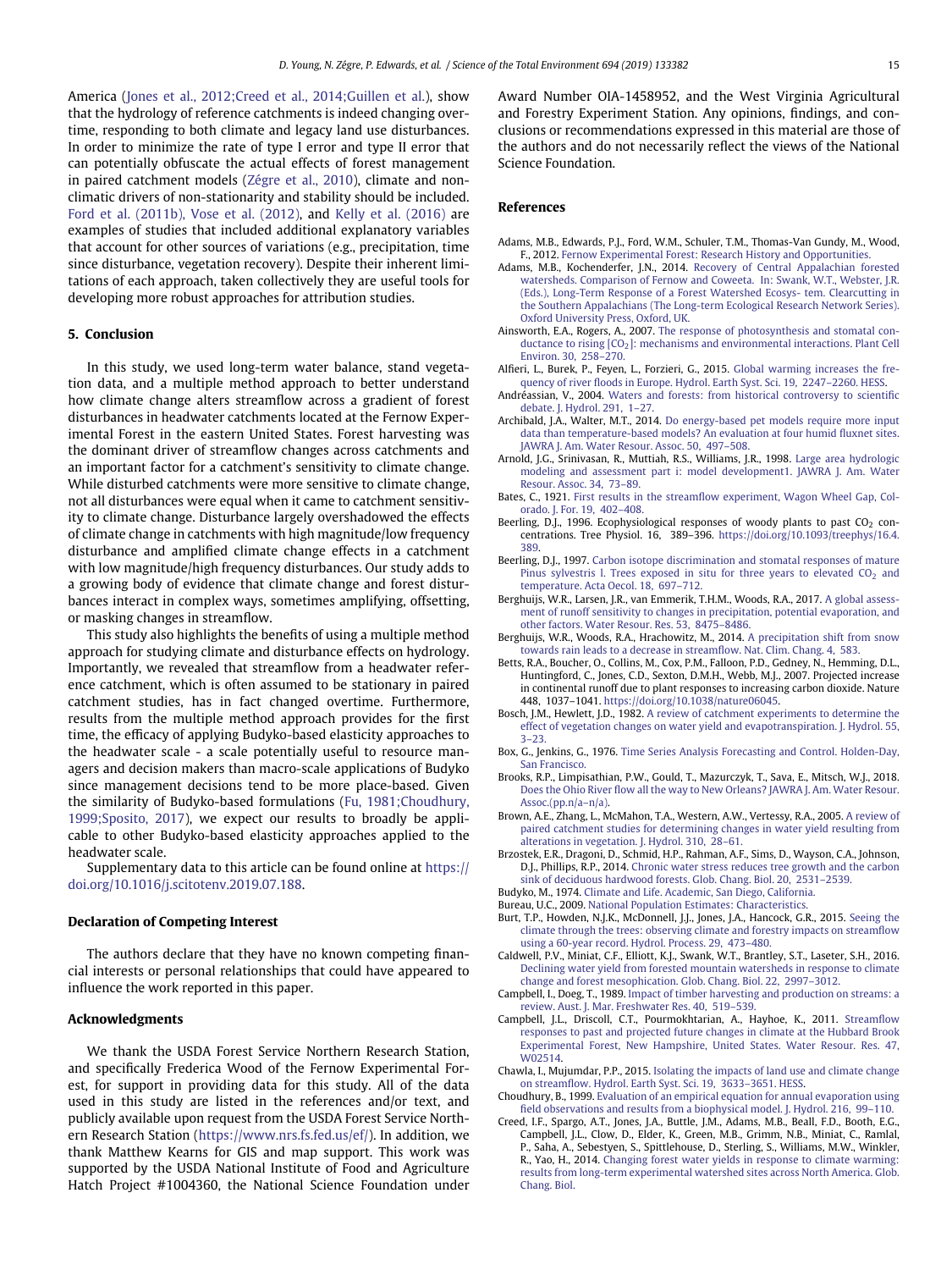- <span id="page-16-3"></span>Döll, P., Fiedler, K., Zhang, J., 2009. Global-scale analysis of river flow alterations due [to water withdrawals and re](http://refhub.elsevier.com/S0048-9697(19)33302-9/rf0140)servoirs. Hydrol. Earth Syst. Sci. 13, 2413–2432. **HESS**
- Donohue, R.J., Roderick, M.L., McVicar, T.R., 2007. On the importance of including vegetatio[n dynamics in Budyko's hydrological m](http://refhub.elsevier.com/S0048-9697(19)33302-9/rf0145)odel. Hydrol. Earth Syst. Sci. 11, 983–995. [HESS.](http://refhub.elsevier.com/S0048-9697(19)33302-9/rf0145)
- Donohue, R.J., Roderick, M.L., McVicar, T.R., 2011. Assessing the differences in sensitivities of runof[f to changes in climatic condit](http://refhub.elsevier.com/S0048-9697(19)33302-9/rf0150)ions across a large basin. J. Hydrol. 406, 234–244.
- Dooge, J.C., 1992. Sensitivity of runoff to climate change: a Hortonian approach. Bull. Am. Meteorol. Soc. 73, 2013–2024.
- Duan, K., Sun, G., Caldwell, P.V., McNulty, S.G., Zhang, Y., 2018. Implications of upstream flow availability for watershed surface water supply across the conterminous United States. JAWRA J. Am. Water Resour. Assoc. 54, 694–707. [https://](https://doi.org/10.1111/1752-1688.12644) [doi.org/10.1111/1752-1688.12644.](https://doi.org/10.1111/1752-1688.12644)
- <span id="page-16-0"></span>Dudley, N., Stolton, S., 2003. Running Pure: The Importance of Forest Protected Areas to Drinking Water. [World Bank/WWF Alliance for Fo](http://refhub.elsevier.com/S0048-9697(19)33302-9/rf0165)rest Conservation and Sustainable Use, Gland, Switzerland and Washington, D. C.
- <span id="page-16-17"></span>Dye, P.J., Croke, B.F.W., 2003. Evaluation of streamflow predictions by the IHACRES rainfall-ru[noff model in tw](http://refhub.elsevier.com/S0048-9697(19)33302-9/rf0170)o South African catchments. Environ. Model. Softw. 18, 705–712.
- <span id="page-16-8"></span>Edwards, P.J., Wood, F., 2011, 17 August 2017a. Fernow Experimental Forest daily air temperature. Technical Re[port. U.S. Depar](http://refhub.elsevier.com/S0048-9697(19)33302-9/rf0175)tment of Agriculture, Forest Service, Northern Research Station.
- Edwards, P.J., Wood, F., 2011, 17 August 2017b. Fernow Experimental Forest daily precipitation. Technical Re[port. U.S. Departm](http://refhub.elsevier.com/S0048-9697(19)33302-9/rf0180)ent of Agriculture, Forest Service, Northern Research Station.
- <span id="page-16-11"></span>Edwards, P.J., Wood, F., 2011, 17 August 2017c. Fernow experimental forest daily streamflow. Techical Repo[rt. U.S. Departme](http://refhub.elsevier.com/S0048-9697(19)33302-9/rf0185)nt of Agriculture, Forest Service, Northern Research Station.
- <span id="page-16-9"></span>Edwards, P.J., Wood, F., 2012. [Fernow Experimental Forest Daily Streamflow.](http://refhub.elsevier.com/S0048-9697(19)33302-9/rf0190)
- Ehleringer, J.R., Cerling, T.E., 1995. Atmospheric  $CO<sub>2</sub>$  $CO<sub>2</sub>$  $CO<sub>2</sub>$  and the ratio of intercellular to ambient CO<sub>2</sub> concentrations in plants. Tree Physiol. 15, 105-111.
- <span id="page-16-20"></span>Fernandez, R., Zegre, N., 2019. Seasonal changes in water and energy balances over the Appalachian region a[nd beyond t](http://refhub.elsevier.com/S0048-9697(19)33302-9/rf0200)hroughout the twenty-first century. J. Appl. Meteorol. Climatol. 58, 1079–1102.
- Ferrari, J.R., Lookingbill, T.R., McCormick, B., Townsend, P.A., Eshleman, K.N., 2009. Surface mining and reclamation effects on flood response of watersheds in the central Appalachian Plateau region. Water Resour. Res. 45, [https://doi.org/10.](https://doi.org/10.1029/2008WR007109) [1029/2008WR007109.](https://doi.org/10.1029/2008WR007109)
- Ford, C.R., Hubbard, R.M., Vose, J.M., 2011a. Quantifying structural and physiological controls on variation in canopy transpi[ration among planted pine](http://refhub.elsevier.com/S0048-9697(19)33302-9/rf0210) and hardwood species in the southern Appalachians. Ecohydrology 4, 183–195.
- <span id="page-16-18"></span>Ford, C.R., Laseter, S.H., Swank, W.T., Vose, J.M., 2011b. Can forest management be used to sustain water-base[d ecosystem services in th](http://refhub.elsevier.com/S0048-9697(19)33302-9/rf0215)e face of climate change? Ecol. Appl. 21, 2049–2067.
- <span id="page-16-10"></span>Fritsch, F.N., Carlson, R.E., 1980. Monotone piecewise cubic interpolation. SIAM J. Numer. Anal. 17, 238–246.
- <span id="page-16-15"></span>Fu, B.P., 1981. On the calculation of the evaporation from land surface [in Chinese]. Sci. Atmos. Sin. 5, 23–31.
- Gaertner, B.A., Zegre, N., Warner, T., Fernandez, R., He, Y., Merriam, E.R., 2019. Climate, forest growing season, and evapotranspiration changes [in the cen](http://refhub.elsevier.com/S0048-9697(19)33302-9/rf0230)tral Appalachian Mountains, USA. Sci. Total Environ. 650, 1371–1381.
- Gao, G., Fu, B., Wang, S., Liang, W., Jiang, X., 2016. Determining the hydrological responses to climate variability and land use/co[ver change in the L](http://refhub.elsevier.com/S0048-9697(19)33302-9/rf0235)oess Plateau with the Budyko framework. Sci. Total Environ. 557-558, 331–342.
- Gassman, P.W., Sadeghib, A.M., Srinivasan, R., 2007. The soil and water assessment tool: historical develop[ment, applications, and fu](http://refhub.elsevier.com/S0048-9697(19)33302-9/rf0240)ture research directions. Trans. ASABE 50, 1211–1250.
- Gedney, N., Cox, P.M., Betts, R.A., Boucher, O., Huntingford, C., Stott, P.A., 2006. Detection of a direct carbon dioxide effect in continental river runoff records. Nature 439, 835–838. [https://doi.org/10.1038/nature04504.](https://doi.org/10.1038/nature04504)
- Gudmundsson, L., Greve, P., Seneviratne, S.I., 2016. The sensitivity of water availability to changes in the aridity index and other fa[ctors a](http://refhub.elsevier.com/S0048-9697(19)33302-9/rf0250) probabilistic analysis in the Budyko space. Geophys. Res. Lett. 43, 6985–6994.
- Guillen, L. A., Zegre, N., Fernandez, R., Evaluating the stability of headwaterPlease supply the year of publication.reference catchments from long-term paired watershed studies: an eastern perspective. in: American Geophysical Union Fall Meet. Suppl., Final Paper H33L-2236.
- Harr, D.R., Fredriksen, R., Rothacher, J., 1979. Changes in streamflow following timber harv[est in Southwestern Oregon. Techica](http://refhub.elsevier.com/S0048-9697(19)33302-9/rf0255)l Report. PNW- 249 USDA For. Serv. Res. Pap.
- Hayhoe, K., Wake, C., Huntington, T., Luo, L., Schwartz, M., Sheffield, J., Wood, E., Anderson, B., Bradbury, J., DeGaetano, A., Troy, T., Wolfe, D., 2007. Past and future changes i[n climate and hydrological indicators in the US Northeas](http://refhub.elsevier.com/S0048-9697(19)33302-9/rf0260)t. Clim. Dyn. 28, 381–407.
- <span id="page-16-13"></span>Helsel, D., Hirsch, R.M., 1992. Statistical Methods in Water Resources. Elsevier, Amsterdam.
- Herrick, J.D., Maherali, H., Thomas, R.B., 2004. Reduced stomatal conductance in sweetgum (Liquidambar sty[raciflua\) sustaine](http://refhub.elsevier.com/S0048-9697(19)33302-9/rf0270)d over long-term CO<sub>2</sub> enrichment. New Phytol. 162, 387–396.
- <span id="page-16-5"></span>Hewlett, J.D., 1971. Comments on the catchment experiment to determine vegetal effects on water yield. Water Resour. Bull. 7, 376–381.
- Hornbeck, J.W., Adams, M.B., Corbett, E.S., Verry, E.S., Lynch, J.A., 1993. Long-term impacts of forest treat[ments on water yield: a summary for Northeast](http://refhub.elsevier.com/S0048-9697(19)33302-9/rf0280)ern USA. J. Hydrol. 150, 323–344.
- Huntington, T.G., 2006. Evidence for intensification of the global water cycle: review and synthesis. J. Hydrol. 319 (1-4), 83–95.
- <span id="page-16-25"></span>Huntington, T.G., [2](http://refhub.elsevier.com/S0048-9697(19)33302-9/rf0290)008.  $CO<sub>2</sub>$ -induced suppression of transpiration cannot explain increasing runoff. Hydrol. Process 22, 311–314.
- Hwang, T., Martin, K. L., Vose, J. M., Wear, D., Miles, B., Kim, Y., Band, L. E. Nonstationary hydrologic behavior in forested watersheds is mediated by climate-induced changes in growing season length and subsequent vegetation growth. Water Resour. Res.54 , 5359–5375.
- Ice, G.G., Stednick, J.D., 2004a. A Century of Forest and Wildland Watershed Lessons. Society of Ameican Foresters, Bethesda, Maryland.
- Ice, G.G., Stednick, J.D., 2004b. Forest watershed research in the United States. Forest History Today Spring/Fall.
- <span id="page-16-2"></span>Jones, J., 2011. Hydrologic responses to climate change: considering geographic context and alternative hypotheses. Hydrol. Process[.\(pp.n/a–n/a\) N2r.](http://refhub.elsevier.com/S0048-9697(19)33302-9/rf0305)
- <span id="page-16-1"></span>Jones, J.A., Creed, I.F., Hatcher, K.L., Warren, R.J., Adams, M.B., Benson, M.H., Boose, E., Brown, W.A., Campbell, J.L., Covich, A., Clow, D.W., Dahm, C.N., Elder, K., Ford, C.R., Grimm, N.B., Henshaw, D.L., Larson, K.L., Miles, E.S., Miles, K.M., Sebestyen, S.D., Spargo, A.T., Stone, A.B., Vose, J.M., Williams, M.W., 2012. Ecosystem processes and human influences regulate streamflow response to [clima](http://refhub.elsevier.com/S0048-9697(19)33302-9/rf0310)te change at long-term ecological research sites. BioScience 62, 390– 404.
- Karl, T.R., Knight, R.W., 1998. Secular trends of precipitation amount, frequency, and intensity in the United States. Bull. Am. Meteorol. Soc. 79, 231–241.
- <span id="page-16-28"></span>Kelly, C.N., McGuire, K.J., Miniat, C.F., Vose, J.M., 2016. Streamflow response to increasing precipita[tion extremes altered by forest man](http://refhub.elsevier.com/S0048-9697(19)33302-9/rf0320)agement. Geophys. Res. Lett. 43, 3727–3736.
- <span id="page-16-24"></span>Kendall, C., McDonnell, J.J., 1998. Isotope Tracers in Catchment Hydrology. Elsevier, New York.
- Kim, Y., Band, L.E., Song, C., 2014. The influence of forest regrowth on the stream discharge in the Nort[h Carolina](http://refhub.elsevier.com/S0048-9697(19)33302-9/rf0330) Piedmont Watersheds. JAWRA J. Am. Water Resour. Assoc. 50, 57–73.
- <span id="page-16-6"></span>Kochenderfer, J.N., Edwards, P.J., Helvey, J.D., 1990. Land management and water yield in the Appalachians. Watershed Planning and Analysis in Action.
- Krakauer, N.Y., Fung, I., 2008. Mapping and attribution of change in streamflow in the conterminous United States. Hydrol. Earth Syst. Sci. 12, 1111–1120. [HESS.](http://refhub.elsevier.com/S0048-9697(19)33302-9/rf0340)
- <span id="page-16-19"></span>Laseter, S.H., Ford, C.R., Vose, J.M., Swift, L.W., Jr, 2012. Long-term temperature and precipitation trends at the Cow[eeta Hydrologic Labo](http://refhub.elsevier.com/S0048-9697(19)33302-9/rf0345)ratory, Otto, North Carolina, USA. Hydrol. Res. 43, 890–901.
- Leuzinger, S., Korner, C., 2010. Rainfall distribution is the main driver of runoff under future  $CO<sub>2</sub>$ -concentration in a temperate deciduous forest. Glob. Chang. Biol. 16, 246–254.
- Li, F., Zhang, G., Xu, Y.J., 2014. Separating the impacts of climate variation and human activ[ities on runoff in](http://refhub.elsevier.com/S0048-9697(19)33302-9/rf0355) the Songhua River Basin, Northeast China. Water 6, 3320–3338.
- Lins, H.F., Slack, J.R., 1999. Streamflow trends in the United States. Geophys. Res. Lett. 26, 227–230.
- <span id="page-16-14"></span>Ljung, G., Box, G.E.P., 1978. On a measure of lack of fit in time series models. Biometrika 66, 67–72.
- Lowe, W.H., Likens, G.E., 2005. Moving headwater streams to the head of the class. BioScience 55, 196–197.
- <span id="page-16-4"></span>Ma, H., Yang, D., Tan, S.K., Gao, B., Hu, Q., 2010. Impact of climate variability and human activity o[n streamflow decrease in the Mi](http://refhub.elsevier.com/S0048-9697(19)33302-9/rf0375)yun Reservoir Catchment. J. Hydrol. 389, 317–324.
- McCabe, G.J., Wolock, D.M., 2002. A step increase in streamflow in the conterminous United States. Geophys. Res. Lett. 29, 2185.
- <span id="page-16-23"></span>McDonnell, J.J., Bonell, M., Stewart, M.K., Pearce, A.J., 1990. Deuterium variations in storm rainfall: [implications for stream hydrograph separ](http://refhub.elsevier.com/S0048-9697(19)33302-9/rf0385)ation. Water Resour. Res. 26, 455–458.
- Meinzer, F.C., Woodruff, D.R., Eissenstat, D.M., Lin, H.S., Adams, T.S., McCulloh, K.A., 2013. Above- and belowground controls on water use by trees of different wood types in an eastern US deciduous forest. Tree Physiol. 33, 345–356.
- Merriam, E. R., Fernandez, R., Petty, J. T., Zegre, N. Can brook trout survive climate change in large rivers? If it rains. Sci. Total Environ. 607-608,1225–1236, 2017.
- <span id="page-16-26"></span>Milly, P.C.D., 1994. Climate, soil water storage, and the average annual water balance. Water Resour. Res. 30, 2143–2156.
- Moran, M.S., Peters, D.P.C., McClaran, M.P., Nichols, M.H., Adams, M.B., 2008. Long-term data collection at usda experimental sites for studies of ecohydrology. Ecohydrology 1, 377–393.
- Moriasi, D.N., Arnold, J.G., Van Liew, M.W., Bingner, R.L., Harmel, R.D., Veith, T., 2007. Model evaluation guidelines for systematic quantification of accuracy in watershed simulations. Trans. ASABE 50, 885–900.
- <span id="page-16-12"></span>Nash, J., Sutcliffe, J., 1970. River flow forecasting through conceptual models. Part I: a discussion of principles. J. Hydrol. 10, 282–290.
- <span id="page-16-27"></span>Ning, T., Li, Z., Feng, Q., Liu, W., Li, Z., 2018. Comparison of the effectiveness of four Budyko-based metho[ds in attributing](http://refhub.elsevier.com/S0048-9697(19)33302-9/rf0415) long-term changes in actual evapotranspiration. Sci. Rep. 8, 12665–12665. 30140034[pmid] PMC6107678[pmcid] 10.1038/s41598-018-31036-x[PII] Sci Rep.
- <span id="page-16-22"></span>Nowacki, G.J., Abrams, M.D., 2008. The demise of fire and mesophication of forests in the eastern United States. BioScience 58, 123–138.
- Oren, R., Pataki, D., 2001. Transpiration in response to variation in microclimate and soil moisture in southeastern deciduous forests. Oecologia 127, 549–559.
- <span id="page-16-16"></span>Padrón, R.S., Gudmundsson, L., Greve, P., Seneviratne, S.I., 2017. Large-scale controls of the surface water balance over land: insights f[rom a sys](http://refhub.elsevier.com/S0048-9697(19)33302-9/rf0430)tematic review and meta-analysis. Water Resour. Res. 53, 9659–9678.
- <span id="page-16-21"></span><span id="page-16-7"></span>Patric, J., Reinhart, K., 1971. Hydrologic effects of deforesting two mountain watersheds in West Virginia. Water Resour. Res. 7, 1182–1188.